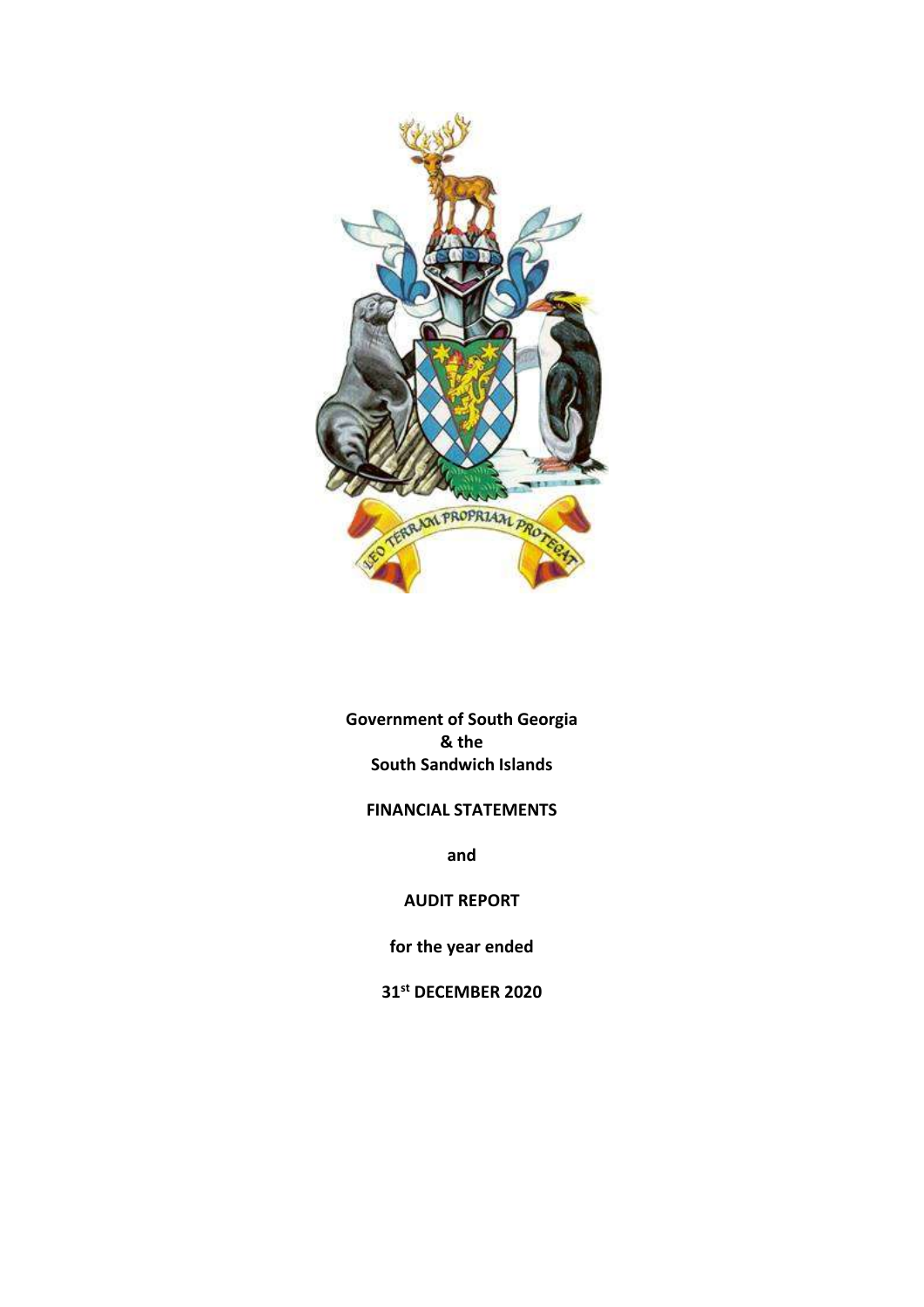| <b>CONTENTS</b>                                      | Page      |
|------------------------------------------------------|-----------|
|                                                      |           |
| <b>Introduction</b>                                  |           |
| Introduction and Summary of the Financial Statements | $2 - 3$   |
| <b>Financial Statements</b>                          |           |
| <b>Operating Cost Statement</b>                      | $4 - 5$   |
| <b>Balance Sheet</b>                                 | 6         |
| Notes to the Financial Statements                    | $7 - 20$  |
| <b>Audit reports</b>                                 |           |
| Independent Auditors' Report                         | $21 - 25$ |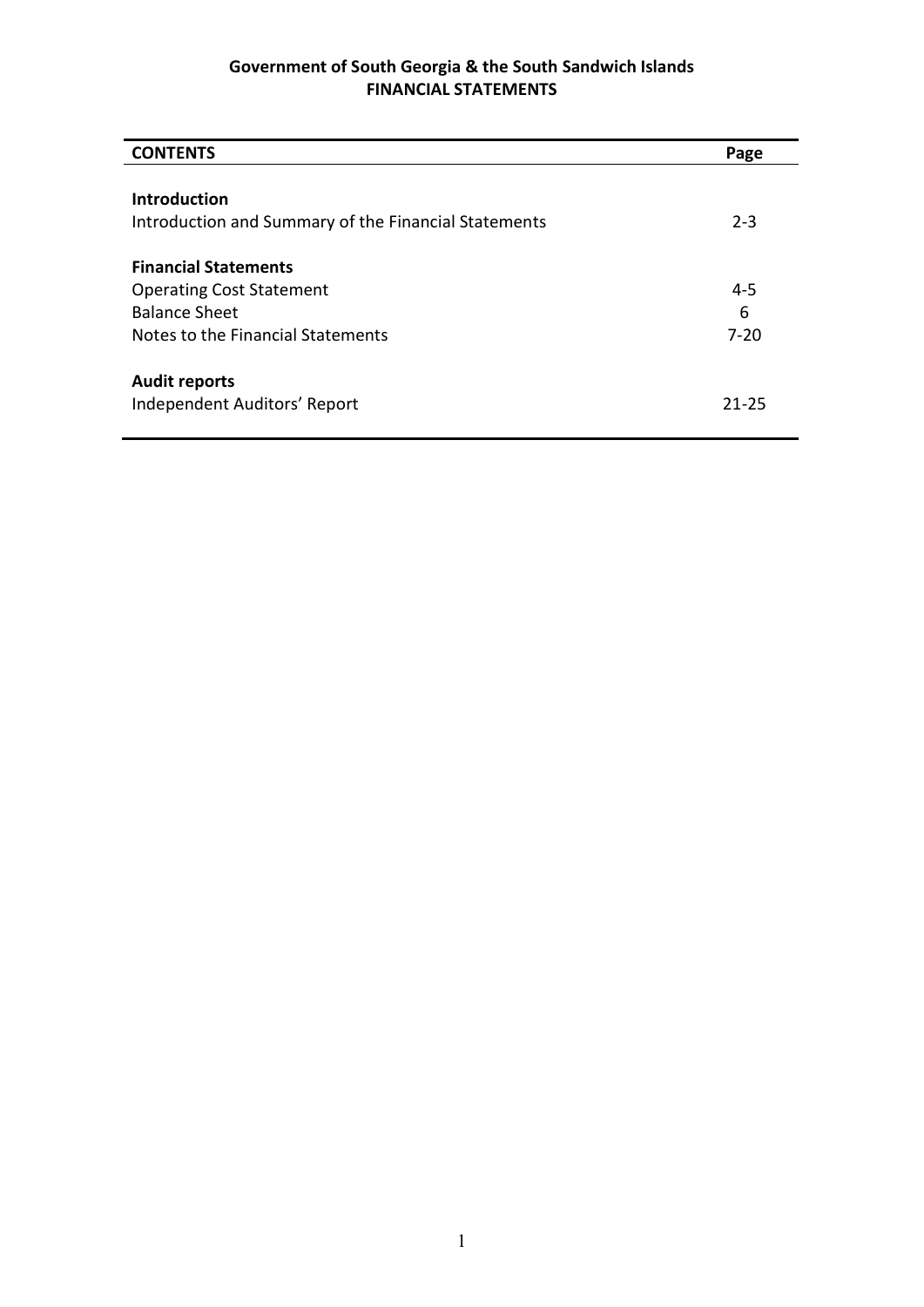# INTRODUCTION AND SUMMARY OF FINANCIAL STATEMENTS for the year ended 31st December 2020

#### INTRODUCTION

South Georgia & the South Sandwich Islands are an Overseas Territory of the United Kingdom and are administered by a Commissioner appointed by Her Majesty the Queen.

The Commissioner is resident in the Falkland Islands. By arrangement between the Government of South Georgia & the South Sandwich Islands (GSGSSI) and the Falkland Islands Government, the services of some Falkland Islands Government officers are made available on a part time basis to the Government of South Georgia & the South Sandwich Islands.

#### FINANCIAL STATEMENTS

With the aim of modernising the Government of South Georgia & the South Sandwich Islands accounting framework, the accounts from 2008 were moved from a cash basis to a resource accounting basis. The financial statements therefore now incorporate Fixed Assets, Debtors, Stock and Creditors.

Approval was received from the Secretary of State to deviate from Chapter VIII of Part II of the Colonial Regulations. These accounts are therefore prepared on the accruals basis as detailed in note 1.1.

#### AUTHORITY FOR EXPENDITURE

The 2020 estimates were approved on behalf of the Secretary of State on the 18th of December 2019, in the sum of £10,040,181.

#### SUMMARY

The statements show an accrual accounting surplus of £3,182k (2019 £2,335k) for the year after necessary adjustments, compared to a cash accounting surplus of £2,086k (2019 £3,075k), to give a General Revenue Balance (before other realisations) at 31 December 2020 of £15,572k (2019 £12,390k).

#### GSGSSI SENIOR MANAGEMENT

The members of GSGSSI Senior Management during the year ended 31 December 2020 were:

| <b>FCO Representative</b>       |                                           |
|---------------------------------|-------------------------------------------|
| Commissioner                    | <b>Nigel Phillips CBE</b>                 |
|                                 |                                           |
| <b>GSGSSI Senior Management</b> |                                           |
| <b>Chief Executive</b>          | Laura Sinclair Willis (from 27 June 2021) |
|                                 | Helen Havercroft (until 31 August 2021)   |
|                                 | <b>Steve Brown</b>                        |
| <b>Executive Officer</b>        | <b>Timothy Waggott</b>                    |
| <b>Financial Secretary</b>      |                                           |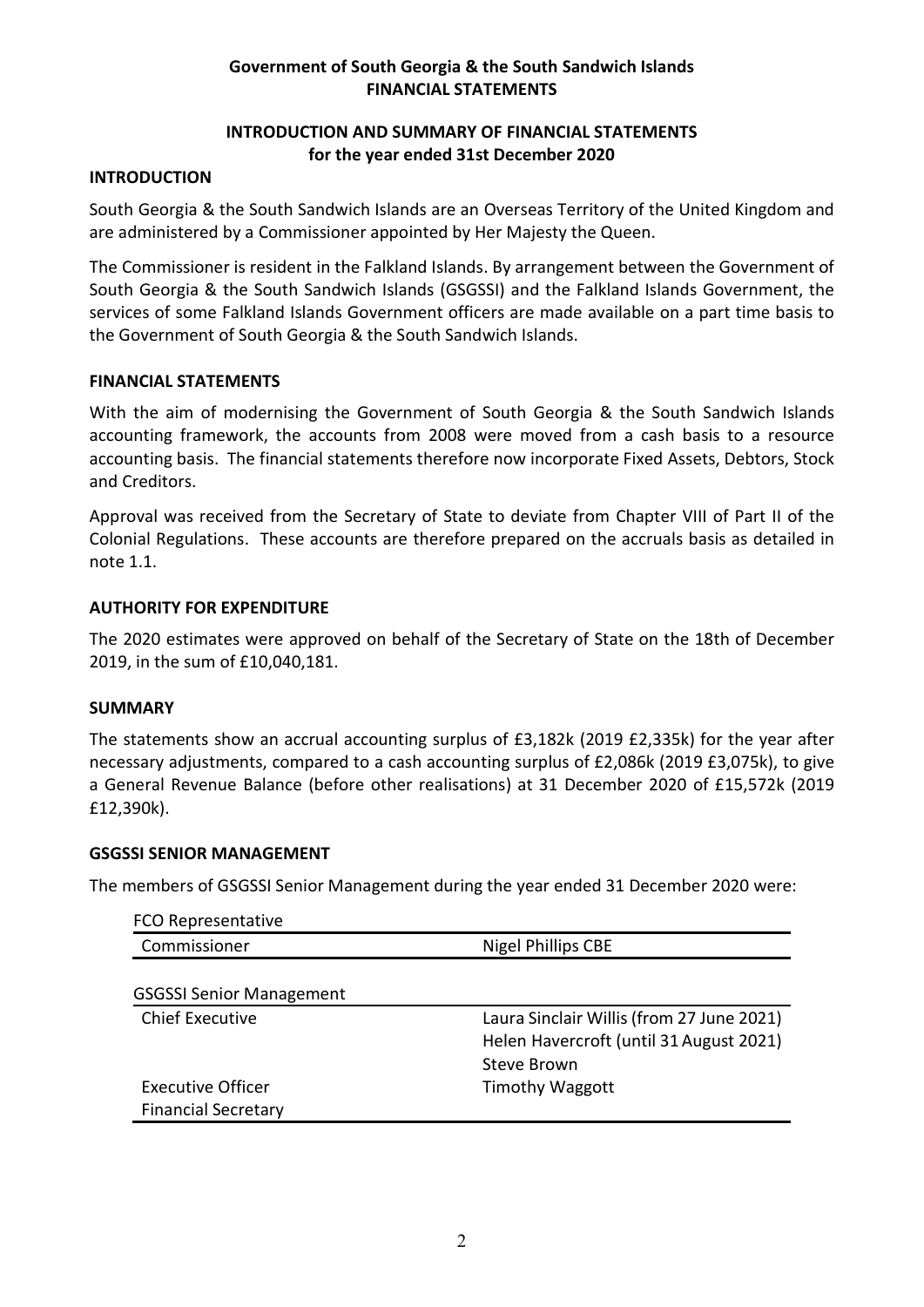## STATEMENT OF FINANCIAL SECRETARY'S RESPONSIBILITIES

The Financial Secretary is responsible for supervising the finances of the Government by managing the General Revenue Balance Account and supervising, controlling and directing all matters relating to the financial affairs of the Government so as to ensure that a full account is made to the Commissioner.

The Financial Secretary is responsible for compiling and managing the financial statements of the Government. This includes ensuring that all monies received and paid by Government are brought promptly and properly to account, reporting to the Commissioner in writing any apparent defect in departmental controls of revenue, expenditure, cash, stamps, stores and other property of the Government and any breach or non-observance of Colonial Regulations. The Financial Secretary is also responsible for ensuring that adequate provisions exist for the safe custody of public monies, stamps, securities and other documents for which they are accountable.

Approved by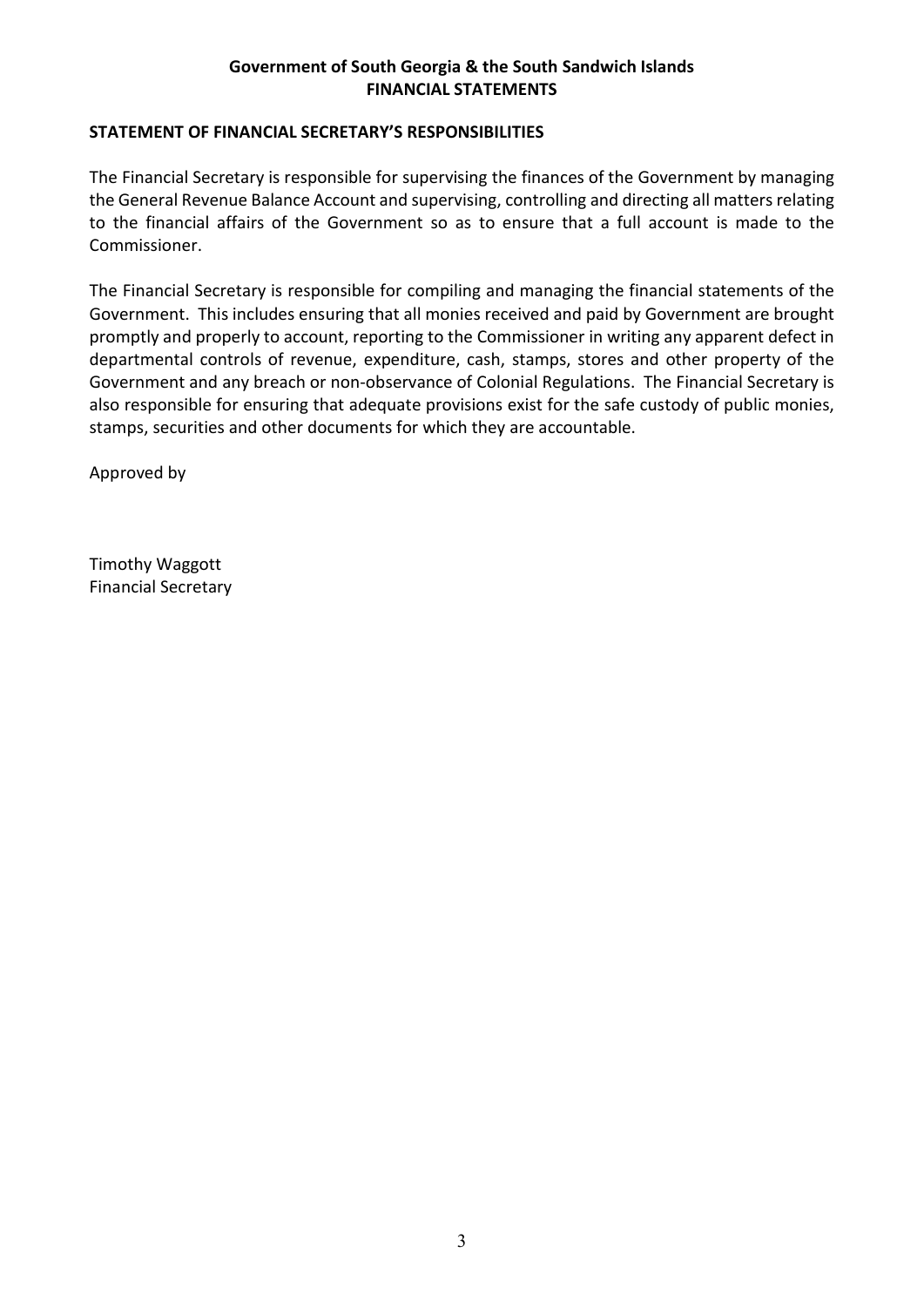# OPERATING COST STATEMENT for the year ended 31<sup>st</sup> December 2020

|          | Government of South Georgia & the South Sandwich Islands<br><b>FINANCIAL STATEMENTS</b> |                |          |
|----------|-----------------------------------------------------------------------------------------|----------------|----------|
|          |                                                                                         |                |          |
|          | <b>OPERATING COST STATEMENT</b>                                                         |                |          |
|          | for the year ended 31st December 2020                                                   |                |          |
| 2019     |                                                                                         |                | 2020     |
| £000     |                                                                                         | <b>Note</b>    | £000     |
|          | <b>Operating Costs</b>                                                                  |                |          |
| 665      | <b>Staff Costs</b>                                                                      |                | 548      |
| 5,871    | <b>Other Operating Costs</b>                                                            |                | 5,396    |
| 6,536    | <b>Total Operating Costs</b>                                                            | $\overline{2}$ | 5,944    |
| 8,871    | <b>Operating Revenue</b>                                                                | 3              | 9,126    |
|          | <b>OPERATING (SURPLUS) FOR THE YEAR</b>                                                 |                | (3, 182) |
| (2, 335) |                                                                                         |                |          |

|          |                                                                                                                                | to a £3,182k (2019 £2,335k) resource surplus were: |
|----------|--------------------------------------------------------------------------------------------------------------------------------|----------------------------------------------------|
|          | <b>Main reasons for variance</b>                                                                                               | <b>Item</b>                                        |
| £000     |                                                                                                                                | £000                                               |
| (171)    | Removing fixed asset costs from the<br>operating cost statement and capitalising<br>on the Balance Sheet                       | (24) Fixed Asset<br>Recognition                    |
| 3        | Loss on Disposal on Fixed Assets being<br>recognised as an expense through the<br><b>Operating Cost Statement</b>              | 17 Fixed Asset<br>Disposals                        |
| 315      | 261 Depreciation Depreciation on Fixed Assets being<br>recognised as an expense through the<br><b>Operating Cost Statement</b> |                                                    |
| (1, 246) | Recognising income and expenditure in the<br>year it relates to rather than the year<br>processed or received                  | (453) Accruals &<br>Prepayments                    |
| 4        | Provision for obsolete stock                                                                                                   | - Stock                                            |
| (1)      | Stock movement                                                                                                                 | $(11)$ Stock                                       |
|          | Grant income taken straight to reserves                                                                                        | 950 Grants                                         |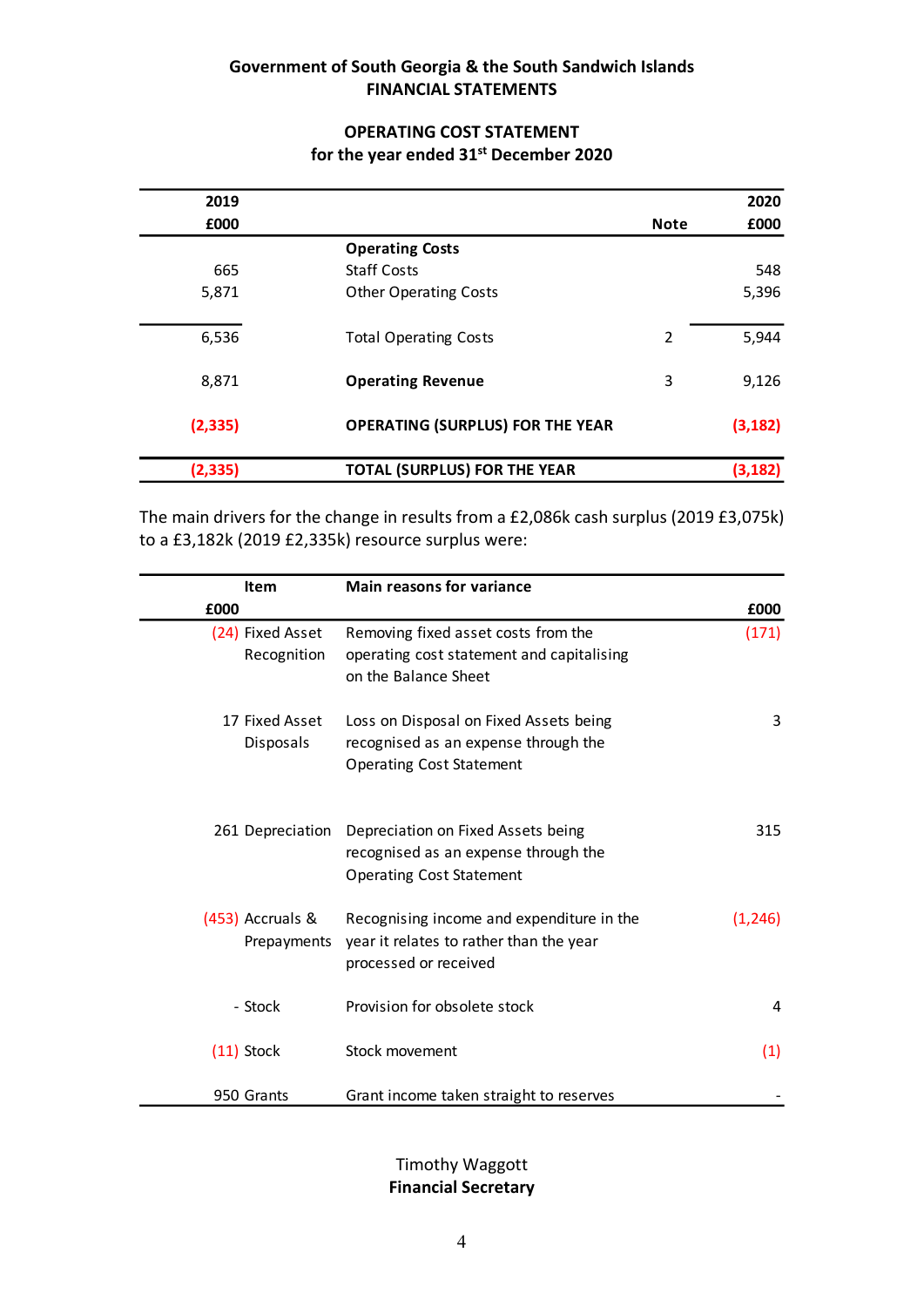## OPERATING COST STATEMENT for the year ended  $31^{st}$  December 2020 (continued)

# Comparison of Cash (Surplus) to Resource (Surplus)/Deficit

| 2019     |                                        | 2020     |
|----------|----------------------------------------|----------|
| £000     |                                        | £000     |
| (3,075)  | Net Cash (surplus) 31 December         | (2,086)  |
| 740      | <b>Resource Accounting Adjustments</b> | (1,096)  |
| (2, 335) | <b>TOTAL (SURPLUS) FOR THE YEAR</b>    | (3, 182) |

# \* Reconciliation of Resource Accounting Adjustments

| 2019                     |                                                     | 2020     |
|--------------------------|-----------------------------------------------------|----------|
| £000                     |                                                     | £000     |
| (3,075)                  | Net Cash (surplus) 31 December                      | (2,086)  |
| 740                      | <b>Resource Accounting Adjustments</b>              | (1,096)  |
| (2, 335)                 | <b>TOTAL (SURPLUS) FOR THE YEAR</b>                 | (3, 182) |
|                          | * Reconciliation of Resource Accounting Adjustments |          |
| 2019                     |                                                     | 2020     |
| £000                     |                                                     | £000     |
|                          |                                                     |          |
|                          | <b>REVENUE</b>                                      |          |
| 557                      | Deferred Income                                     |          |
| (311)                    | Accrued Income                                      | (151)    |
| 41                       | <b>Debtors</b>                                      | 41       |
| 950                      | <b>Grant Income to Reserves</b>                     |          |
| (347)                    | Reversal of prior year accruals<br>Other            | (238)    |
| 890                      | <b>Total Revenue Adjustments</b>                    | (348)    |
|                          | <b>EXPENDITURE</b>                                  |          |
| 708                      | Accrued Expenditure                                 | 559      |
| (39)                     | Prepaid Expenditure                                 | (243)    |
| (467)                    | Movements in Creditors & Provisions                 | (501)    |
| 255                      | Fixed Assets / Depreciation                         | 146      |
| $\overline{\phantom{a}}$ | <b>Stock Consumption</b>                            | 4        |
| (11)                     | <b>Stock Provision</b>                              | (1)      |
| (596)                    | Reversal of prior year accruals                     | (712)    |
| (150)                    | <b>Total Expenditure Adjustments</b>                | (748)    |
| 740                      | <b>TOTAL RESOURCE ACCOUNTING</b>                    | (1,096)  |
|                          | <b>ADJUSTMENTS</b>                                  |          |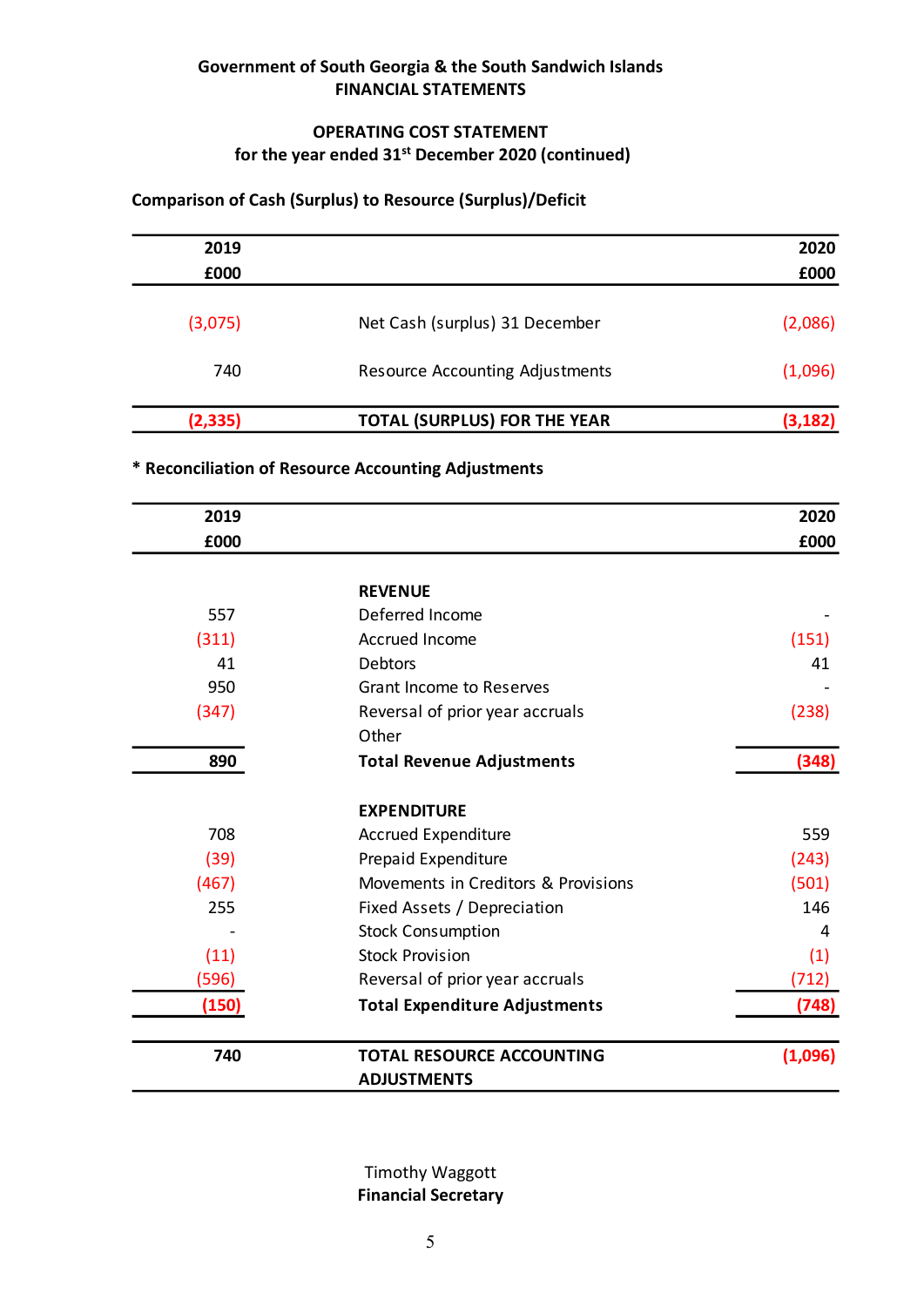#### BALANCE SHEET AS AT 31<sup>st</sup> DECEMBER 2020

|        |      | <b>BALANCE SHEET AS AT 31st DECEMBER 2020</b> |                |        |         |
|--------|------|-----------------------------------------------|----------------|--------|---------|
| 2019   |      |                                               |                | 2020   |         |
| £000   | £000 |                                               | <b>Notes</b>   | £000   | £000    |
|        |      | <b>Fixed Assets</b>                           |                |        |         |
| 9,782  |      | Tangible Fixed Assets                         | 4              | 20,586 |         |
|        |      | 9,782 Total Fixed Assets                      |                |        | 20,586  |
|        |      | <b>Current Assets</b>                         |                |        |         |
| 149    |      | <b>Stock</b>                                  | 5              | 146    |         |
| 5,802  |      | Debtors falling due within 1 year             | 6              | 557    |         |
| 11,145 |      | Short-term investment                         | $\overline{7}$ | 7,101  |         |
| 8,593  |      | Cash at bank and in hand                      | 8              | 15,302 |         |
|        |      | 25,689 Total Current Assets                   |                |        | 23,106  |
|        |      |                                               |                |        |         |
|        |      | (3,564) Creditors due within 1 year           | 9              |        | (3,902) |
|        |      |                                               |                |        |         |
|        |      | 22,125 Net Current Assets                     |                |        | 19,204  |
|        |      |                                               |                |        |         |
|        |      | 31,907 Total Assets Less Current Liabilities  |                |        | 39,790  |
|        |      |                                               |                |        |         |
|        |      | 31,907 NET ASSETS                             |                |        | 39,790  |
|        |      |                                               |                |        |         |
|        |      | Financed by Taxpayers' Equity:                |                |        |         |
|        |      | 31,907 Reserves                               | 10             |        | 39,790  |
|        |      | 31,907 TOTAL RESERVES                         |                |        | 39,790  |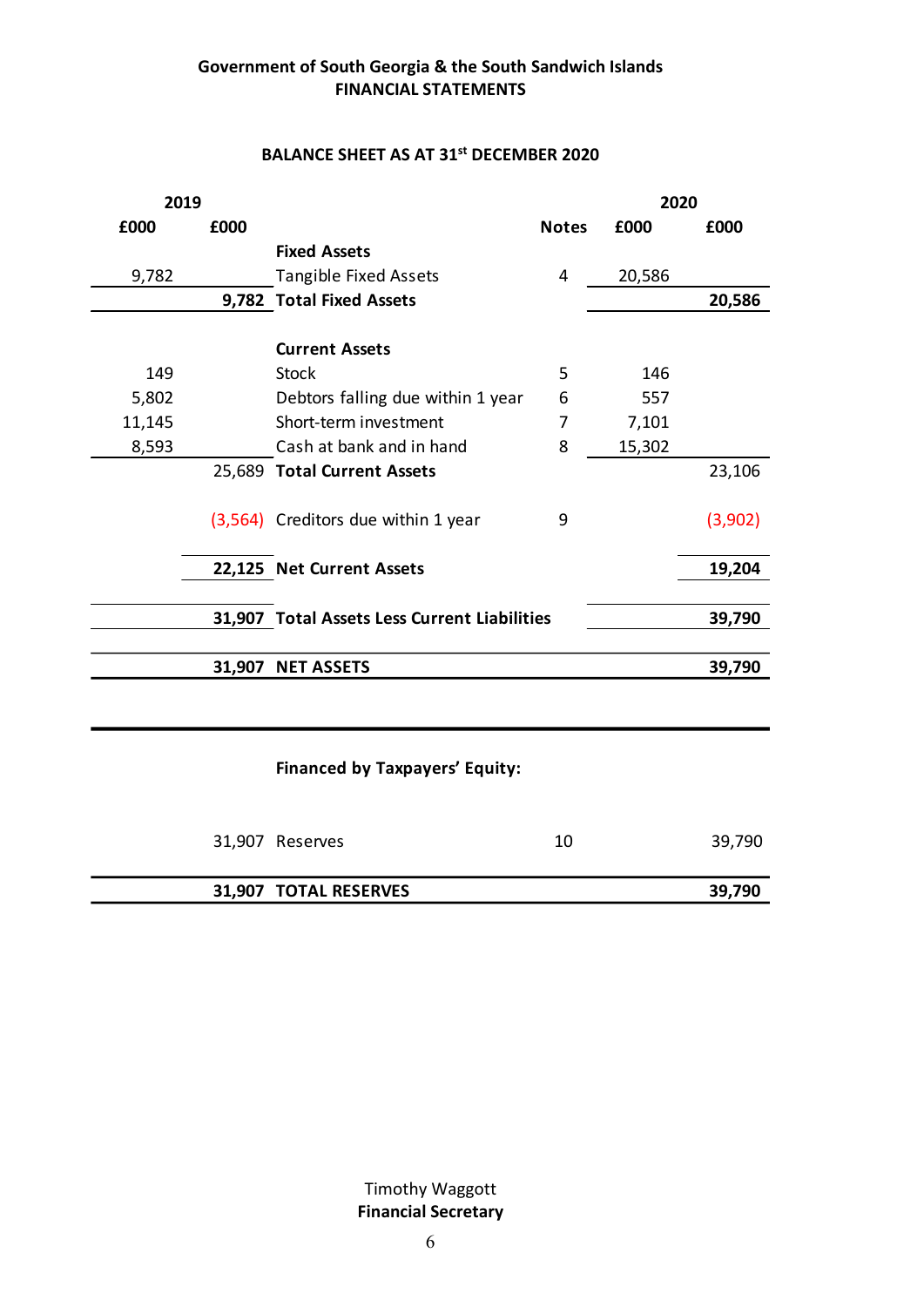### NOTES TO THE FINANCIAL STATEMENTS

These notes form an integral part of the financial statements on pages 4 to 6 and should be treated as such.

#### 1. Accounting Policies

# 1.1 Basis of Accounting

These financial statements are prepared and published in accordance with approval from the Secretary of State. The financial statements generally follow UK generally accepted accounting practice (UK GAAP) to the extent it is meaningful and appropriate to the Government of South Georgia & the South Sandwich Islands. Where there is a choice of accounting policies available, the accounting policy judged to be the most appropriate to the particular circumstances of the Government of South Georgia & the South Sandwich Islands for the purposes of giving a true and fair view has been selected. The Government's accounting policies have been applied consistently in dealing with items considered material in relation to the financial statements. Where relevant, principles outlined in the pre- IFRS Financial Reporting Manual issued by HM Treasury have been followed. The financial statements are not required to comply fully with statements issued by the financial reporting and accounting standards setting bodies in the United Kingdom.

## 1.2 Accounting Convention

These financial statements have been prepared under the accruals concept of accounting and the historical cost convention for the measurement of fixed assets, as modified for the revaluation of listed fixed asset investments. Differences to the historical cost method of valuation for tangible fixed assets and stocks have been referred to in notes 1.8 and 1.13d.

## 1.3 Recognition of Income

Income is recognised on an accruals basis, accruing into the financial statements where late invoicing has occurred and deferring income not relating to the period of account. Operating income relates directly to the operating activities of the department. It principally comprises fees and charges for services provided on a full-cost basis to external customers.

With regards to taxation income, income from personal tax is recognised when an assessment is issued by the Taxation Department. Income from corporation tax and payments on account of tax (POAT) are recognised at the time payments are due and payable according to the taxation legislation. All penalties accruing for late payment of tax at 31 December form part of revenue.

# 1.4 Notional and other non-cash charges

The Operating Cost Statement includes depreciation charged.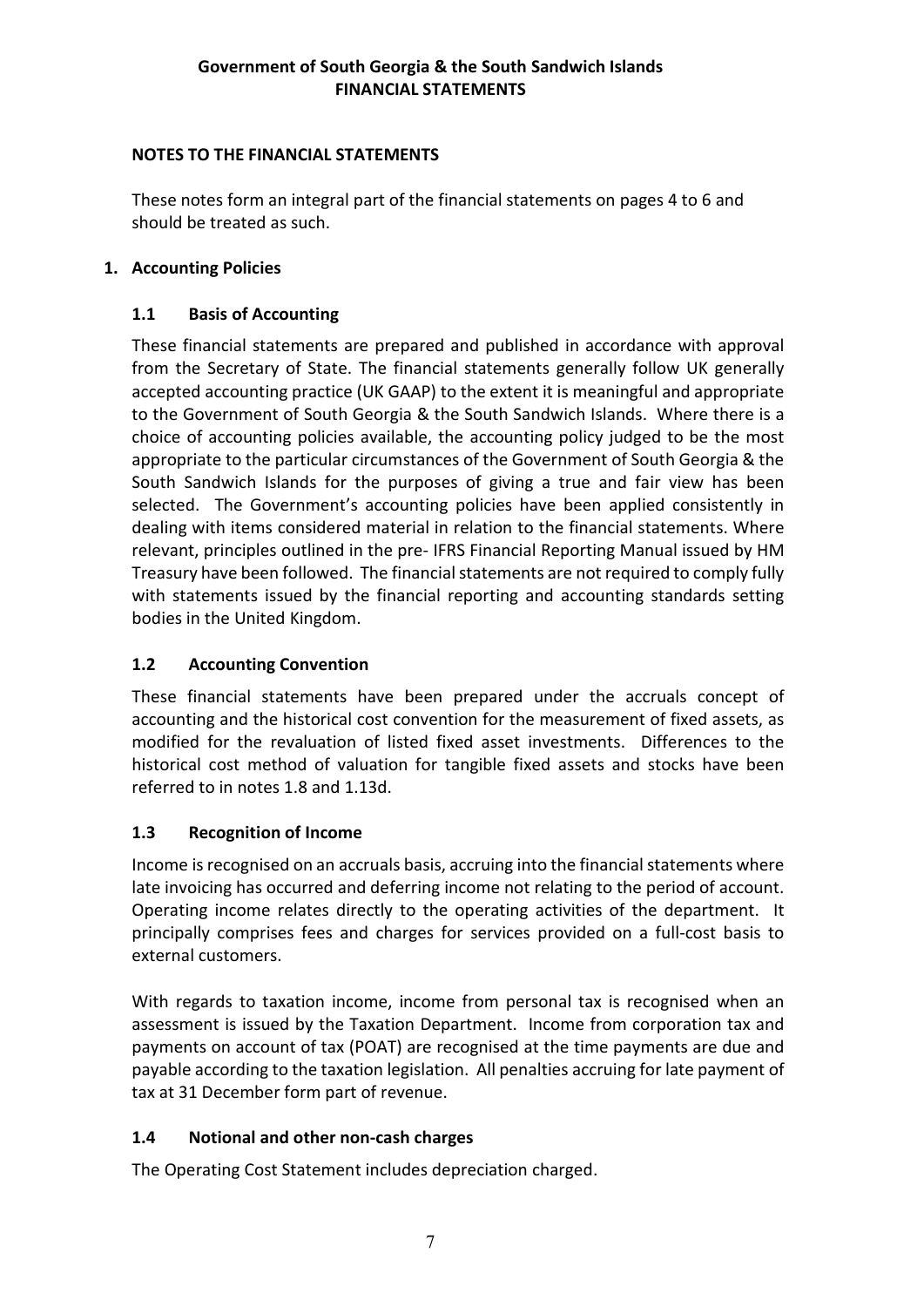## NOTES TO THE FINANCIAL STATEMENTS (continued)

# 1.5 Recognition of Expenditure

Expenditure is recognised on an accruals basis, matching costs incurred to the period of account. Costs relating to a future accounting period are recognised as prepayments.

# 1.6 Foreign Currency Transactions

The financial statements are maintained and reported in Falkland Islands pounds, which are on par with the pound sterling, in accordance with the provisions of Section 4 of the Falkland Island Currency Ordinance 1987. Expenditure and revenue in other currencies are converted to Falkland Islands pounds at the foreign exchange rate on the date the transactions take place. Balances and investments held are converted at the closing mid-point foreign exchange rate of 31 December.

# 1.7 Intangible Fixed Assets

## 1.8 Tangible Fixed Assets

| the operating cost statement as the majority of licences are renewed annually, and<br>values of longer term licences are considered immaterial. As such, there are no<br>intangible fixed assets accounted for within the Government of South Georgia & the<br>South Sandwich Islands. |        |           |                 |          |  |
|----------------------------------------------------------------------------------------------------------------------------------------------------------------------------------------------------------------------------------------------------------------------------------------|--------|-----------|-----------------|----------|--|
| 1.8<br><b>Tangible Fixed Assets</b>                                                                                                                                                                                                                                                    |        |           |                 |          |  |
| fixed assets are stated at historical cost including any costs such as delivery and<br>installation directly attributable to bringing them into working condition. There are<br>some fixed assets for which it has not been possible to identify historic cost. In these               |        |           |                 |          |  |
| cases, an estimate of replacement cost has been made. As at 31 December 2020, the<br>split of assets disclosed in this way was:                                                                                                                                                        |        |           |                 |          |  |
|                                                                                                                                                                                                                                                                                        | Cost   |           | <b>Net Book</b> |          |  |
|                                                                                                                                                                                                                                                                                        | £000   | % of cost | Value<br>£000   | % of NBV |  |
| <b>Historical Cost</b>                                                                                                                                                                                                                                                                 | 23,638 | 98%       | 20,346          | 99%      |  |
| <b>Estimated Values</b>                                                                                                                                                                                                                                                                | 500    | 2%        | 240             | 1%       |  |

No consideration of potential impairment in recoverable amount or value in use of tangible fixed assets has been made. All fixed assets of cost or estimated value over £1,000 are capitalised, with the exception of IT, which is capitalised at £200. Nonoperational heritage assets have not been capitalised, either because it is impossible to obtain a reliable valuation, or because the cost of obtaining a reliable valuation would be greater than the benefit arising.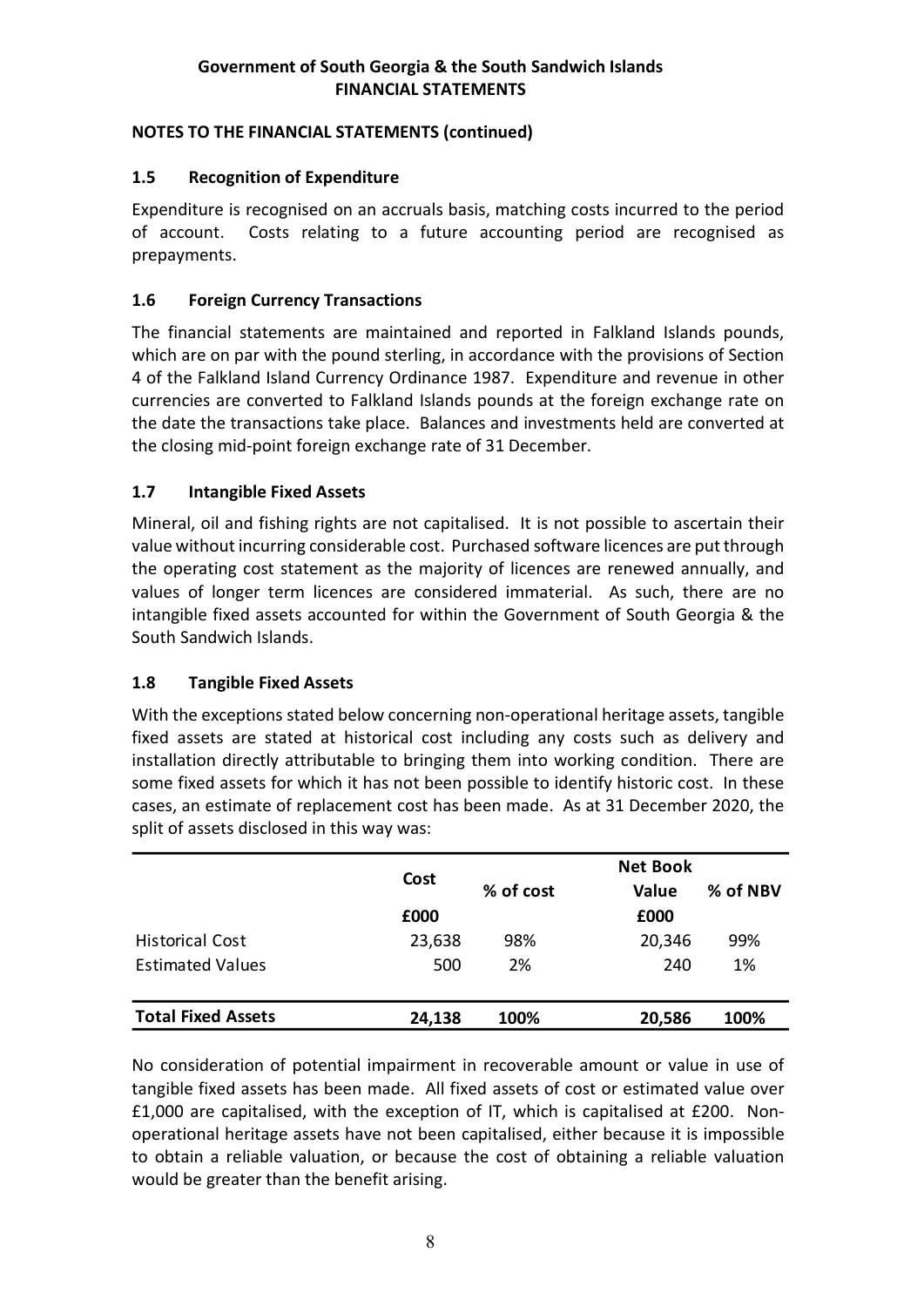# NOTES TO THE FINANCIAL STATEMENTS (continued)

# 1.9 Assets under the Course of Construction

Assets under the course of construction are included in the fixed assets figure in the Balance Sheet and detailed in note 4 to the financial statements.

As a project is completed and the asset is brought into use, the asset is transferred out of the Assets under Construction class into the relevant asset category.

# 1.10 Donated Assets

Donated tangible fixed assets are capitalised at their current value on receipt, this value being credited to the Donated Assets Reserve. Each year, an amount equal to the depreciation charge on the asset is released from the Donated Asset Reserve to the Operating Cost Statement.

## 1.11 Depreciation Policy

Tangible fixed assets are depreciated at rates calculated to write them down to their estimated residual value on a straight-line basis over their estimated useful economic lives. Assets under the course of construction are not depreciated until the asset is brought into use and transferred out of that category. Leased assets are depreciated over the shorter of the lease term and their estimated useful economic lives. No depreciation is provided on freehold land since it has an unlimited useful life.

The initial cost of capital infrastructure is depreciated over 100 years, being management's current estimated useful life. All repairs expenditure in relation to such infrastructure is charged to the operating cost statement. In addition, annual condition reviews are performed by management in order to consider any further material consumption or deterioration of the infrastructure network during the year requiring to be charged to the operating cost statement as excess depreciation.

The asset categories and their normal useful economic lives are:

| <b>Buildings</b>              | 50 years  |
|-------------------------------|-----------|
| Infrastructure                | 100 years |
| Wharf                         | 50 Years  |
| <b>Furniture/Fittings</b>     | 10 years  |
| Equipment                     | 5 years   |
| Plant & Machinery             | 10 years  |
| <b>Information Technology</b> | 3 years   |
| Vehicles                      | 10 years  |
| Air and Sea craft             | 20 years  |

## 1.12 Debtors

The sum of debtors shown in the balance sheet is made up of accrued income, advances, prepayments, trade debtors and loans advanced by Government of South Georgia & the South Sandwich Islands.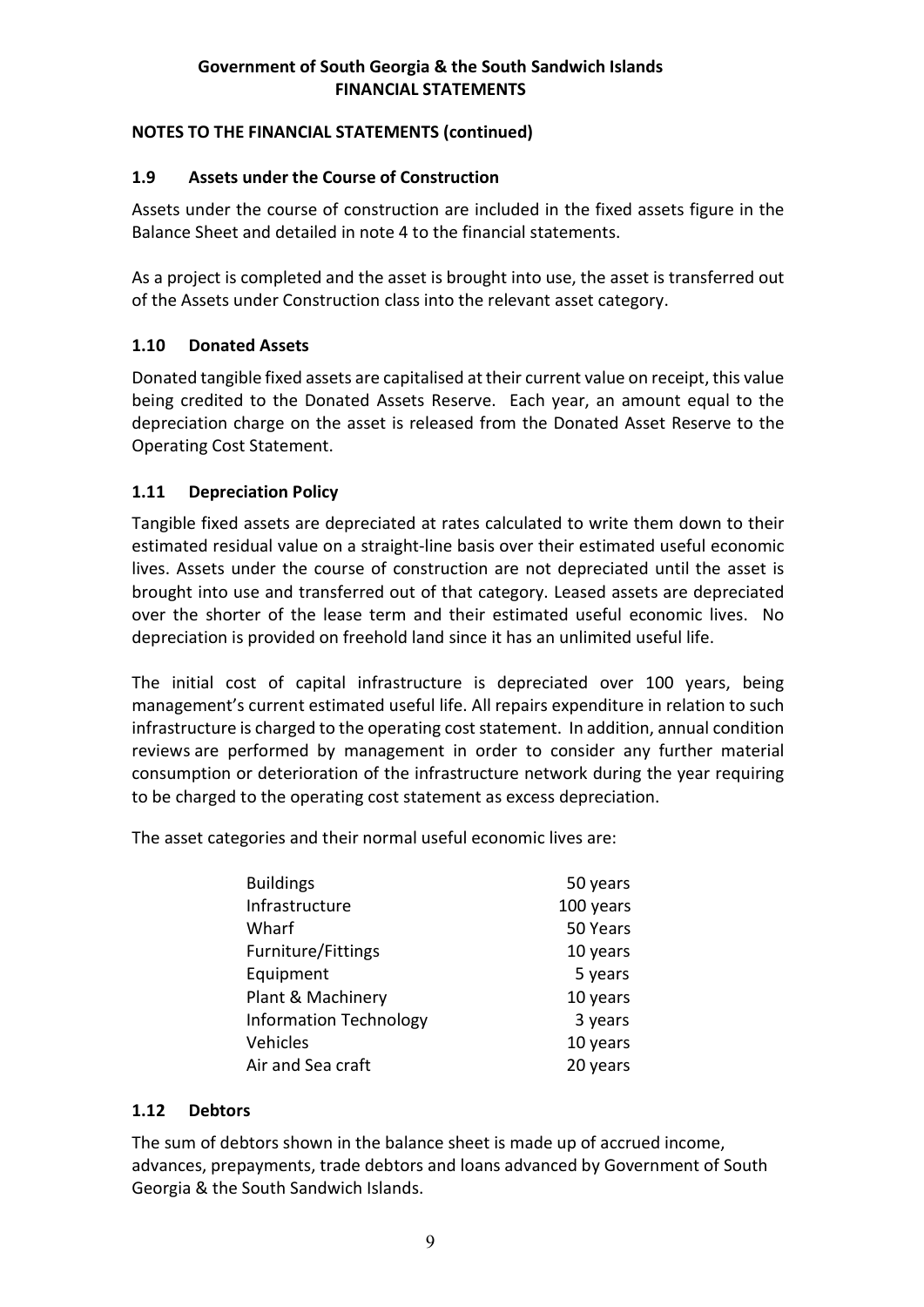#### NOTES TO THE FINANCIAL STATEMENTS (continued)

#### 1.13 Stocks

Government stocks are included in the financial statements using the following policy guidelines.

- a. Aggregate stocks held by a type are excluded if less than £1,000 in value.
- b. Minor assets held, which are below the fixed asset threshold, and which are of an inventory nature rather than consumable items, are not included within the stocks figure.
- c. The initial recognition of stocks has been created and a corresponding entry in the General Fund represents the increase to the balance sheet value of Taxpayers' Equity.
- d. Stocks are valued at the lower of cost or net realisable value on a first in first out basis. Where a cost figure is unknown, either a replacement cost value or an estimated or notional value has been assigned in order to establish the opening stocks position.
- e. Stocks have been measured by way of an annual stock take.
- f. Stocks recognised for the first time are accounted for as described in note 1.13c. All other movements in stock are accounted for under stock consumption in the operating cost statement. Negative stock consumption arises when in-year purchases exceed usage.

## 1.14 Provisions for Liabilities

The Government of South Georgia & the South Sandwich Islands provides for legal and constructive obligations, which are of uncertain timing or amount at the balance sheet date on the basis of the best estimate of the expenditure required to settle the obligation.

#### 1.15 Reserves

The Government's reserves represent the balance of assets and liabilities as shown on the balance sheet comprising the Revaluation Reserve, Donated Asset Reserve, Consolidated Fund, Capital Grant Reserve, and Earmarked Reserves consisting of the FCO Revenue Grant Reserve, the King Edward Point Reserve, and the Heritage Fund Reserve.

#### Revaluation Reserve

The Revaluation Reserve was created on 1 January 2008 when the Government changed from a cash accounting basis to a resource accounting basis. Since inception the reserve has been used to recognise unrealised revaluation gains and associated transactions.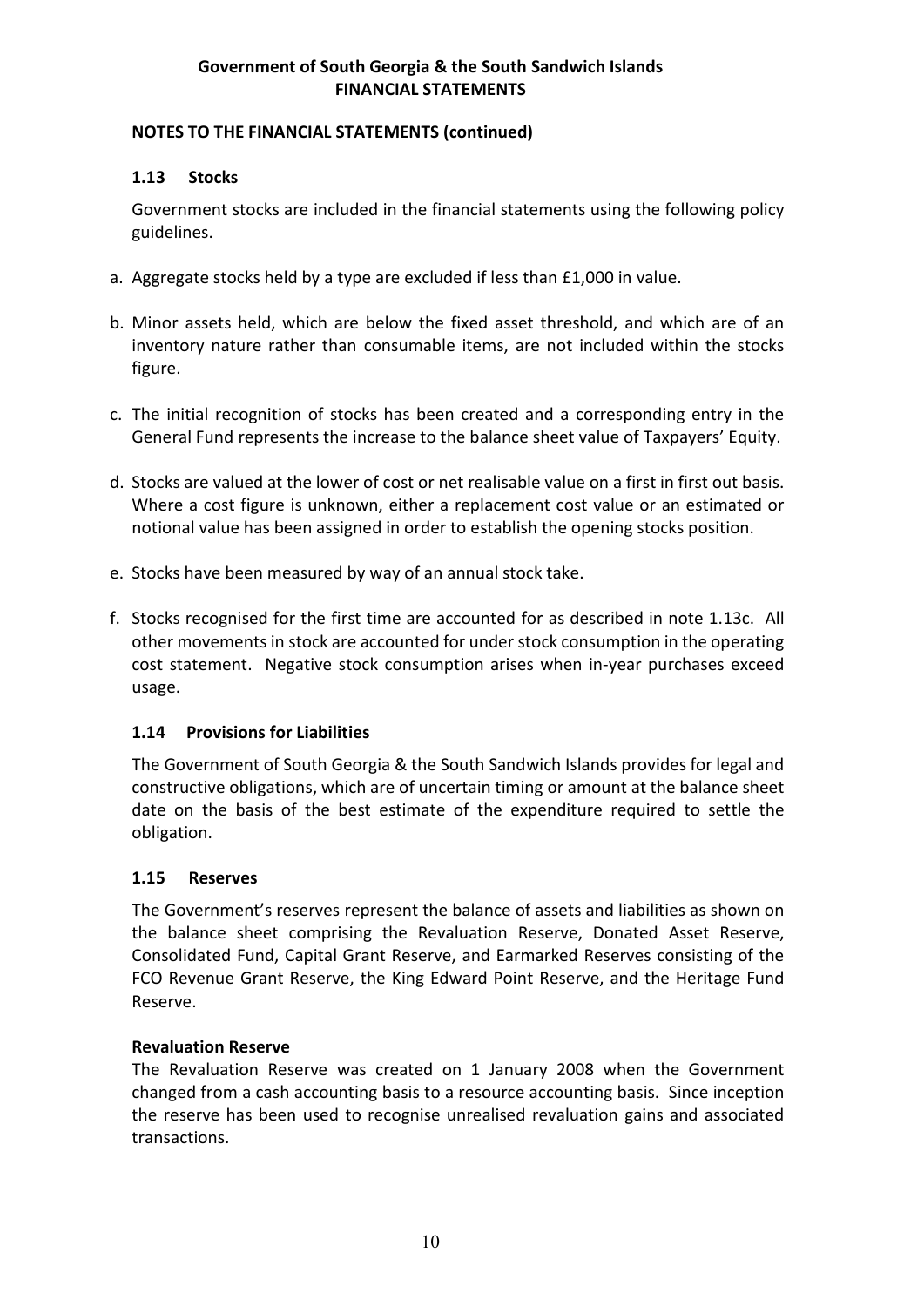#### NOTES TO THE FINANCIAL STATEMENTS (continued)

#### Donated Asset Reserve

The Donated Asset Reserve exists to account for assets as noted in accounting policy 1.10.

#### Consolidated Fund

The Consolidated Fund is a statutory reserve which represents the balance available to carry forward to meet expenditure in future years.

#### Capital Grant Reserve

Capital grant income used to fund the purchase of fixed assets is accounted for by crediting the Capital Grant Reserve in the Balance Sheet upon receipt of the grant. The grant is then recognised in the Consolidated Fund by a reserve transfer over the period of the useful economic life of the relevant assets purchased.

#### Earmarked Reserves

These represent amounts set aside from the Consolidated Fund in earmarked reserves to provide financing for specific future expenditure and comprise the FCO Revenue Grant Reserve, the King Edward Point Reserve and the Heritage Fund Reserve.

#### FCO Revenue Grant Reserve

This reflects grant income received from the FCO to which there are no specific conditions attached and which has been credited directly to reserves. This funding is restricted in that it can only be used to demonstrably further policy objectives for GSGSSI or to mitigate against contingencies. In order to use this reserve a formal warrant will need to be produced, supported by approval from the FCO and, for that reason, these grants are separately earmarked. Once approved expenditure is incurred a reserve transfer is made from the FCO Revenue Grant Reserve to the Consolidated Fund.

#### King Edward Point Reserve

This reserve reflects income received that can only be used to support work to encourage greater scientific use of the facilities at KEP. This is fully recognised as income in the year of receipt as it reflects a return of funding previously provided to BAS and accounted for through the OCS. This is represented on the balance sheet in an earmarked reserve to ensure the funding is used for the specific purpose it was intended. When expenditure is incurred to fund the scientific use of facilities at King Edward Point, a reserve transfer is made from the King Edward Point Reserve to the Consolidated Fund.

#### Heritage Fund Reserve

This reserve reflects income received that can only be used to fund heritage projects. This is fully recognised as income in the year of receipt as there are no conditions associated with its return, and it is accounted for through the OCS. This is represented on the balance sheet in an earmarked reserve to ensure the funding is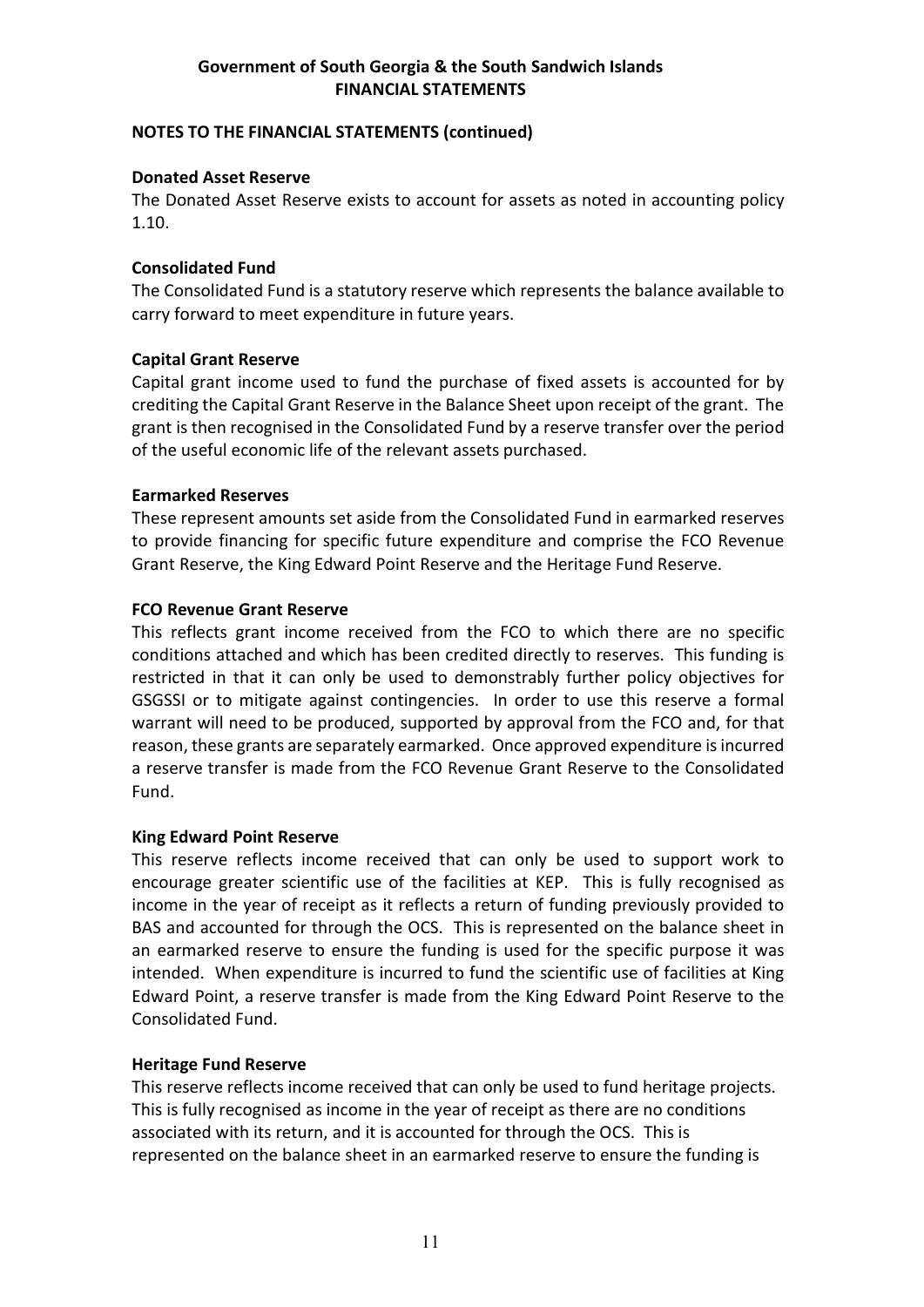## NOTES TO THE FINANCIAL STATEMENTS (continued)

## 1.15 Reserves (Continued)

used for the specific purpose it was intended. When applicable expenditure is incurred, a reserve transfer is made from the Heritage Fund Reserve to the Consolidated Fund.

## King Edward Point Wharf Reserve

This reserve reflects income granted to fund the upgrade of the wharf at King Edward Point to accommodate the new Antarctic Research vessel the Sir David Attenborough. This is represented on the balance sheet in an earmarked reserve to ensure the funding is used for the specific purpose it was intended. When applicable expenditure is incurred, a reserve transfer is made from the Reserve to the Consolidated Fund.

#### 1.16 Research and development

Expenditure on research and development is charged through the operating cost statement.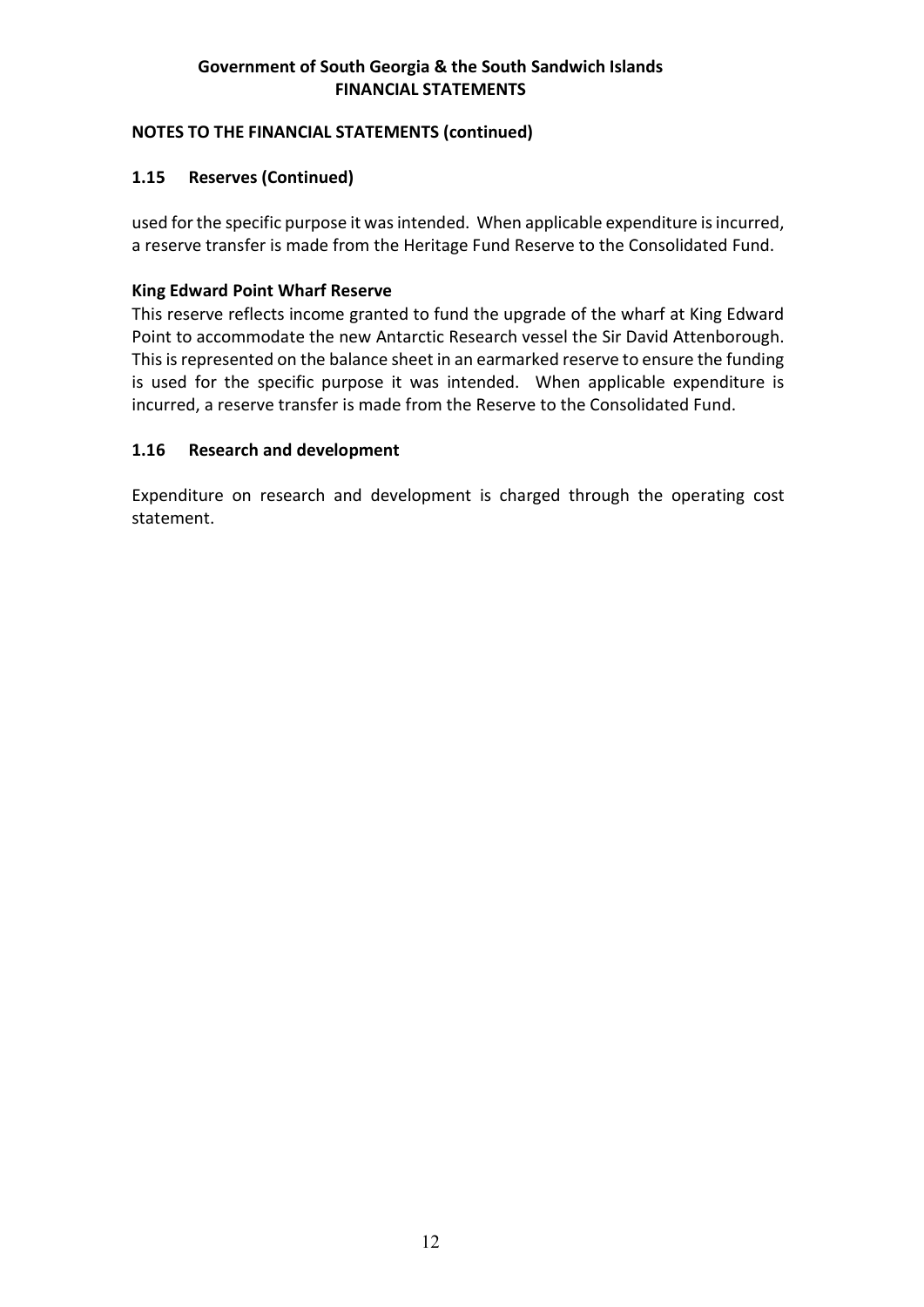# NOTES TO THE FINANCIAL STATEMENTS (continued)

#### 2. STATEMENT OF EXPENDITURE

|      |                                  | Government of South Georgia & the South Sandwich Islands                            |                     |
|------|----------------------------------|-------------------------------------------------------------------------------------|---------------------|
|      |                                  | <b>FINANCIAL STATEMENTS</b><br><b>NOTES TO THE FINANCIAL STATEMENTS (continued)</b> |                     |
| 2.   |                                  | <b>STATEMENT OF EXPENDITURE</b>                                                     |                     |
| 2019 |                                  |                                                                                     | 2020                |
| £000 | Code                             | Description                                                                         | £000                |
|      |                                  | <b>Personal Emoluments</b>                                                          |                     |
|      | 388 0995-0310-                   | Salaries Established Staff                                                          | 374                 |
|      | 273 0995-0311-                   | <b>Builders Salaries</b>                                                            | 169                 |
|      | 4 0995-0332-                     | <b>Retirement Pension Contribs-</b>                                                 | 5                   |
| 665  |                                  | <b>Total Personal Emoluments</b>                                                    | 548                 |
|      |                                  | <b>Other Charges</b>                                                                |                     |
|      | 42 0995-0334-                    | Passages                                                                            | 2                   |
|      |                                  | 22 0995-0334-0001 Contract Flights - SG based staff & partners                      | 20                  |
|      |                                  | 11 0995-0334-0002 Contract Flights - FI based staff                                 | 21                  |
|      |                                  | 12 0995-0334-0003 Pharos Travel GSGSSI Staff                                        | 4                   |
|      |                                  | 11 0995-0334-0004 Accommodation / Subsistence<br>1 0995-0334-0005 Business Passages | 7                   |
|      |                                  | - 0995-0334-0006 Passage to FI for UK based staff                                   | 4                   |
|      |                                  | - 0995-0334-0007 Accommodation Charges                                              | 18                  |
|      |                                  | 1 0995-0337-0001 Clothing and Equipment - Government Officers                       |                     |
|      |                                  | 1 0995-0337-0002 Clothing and Equipment - Building Team                             | 1                   |
|      |                                  | 12 0995-0338-0001 Accommodation/Subsistence - Internationa                          | 4                   |
|      | 3 0995-0600-<br>13 0995-0602-    | Telecommunications<br>Maintenance of Buildings & Equipment                          | 2<br>19             |
|      |                                  | 33 0995-0602-0002 Maintenance of Buildings & Equipment - Grytviken                  | 26                  |
|      |                                  | 1 0995-0602-0003 Maintenance of Buildings & Equipment - Stanley                     | 4                   |
|      | 7 0995-0604-                     | Incidental Expenses                                                                 | 4                   |
|      | $-0995 - 0605 -$                 | <b>Exchange Rates</b>                                                               | (1)                 |
|      | 1 0995-0608-                     | Stationery & Printing                                                               |                     |
|      | 41 0995-0612-                    | Insurance                                                                           | 41                  |
|      | 2 0995-0614-                     | Vehicle - Operational Costs<br>- 0995-0615-0001 Plant on South Georgia              | 1<br>$\overline{7}$ |
|      | 31 0995-0619-                    | Office Administration                                                               | 21                  |
|      | 16 0995-0700-                    | <b>Mail Services</b>                                                                | 29                  |
|      | 36 0995-0720-                    | Production of Stamps & Coins                                                        | 37                  |
|      | 39 0995-0721-                    | KEP Post Office Non-Philatelic Expenditu                                            | 30                  |
|      | 5 0995-0722-                     | <b>Overseas Agency Commission</b>                                                   | 7                   |
|      | $-0995 - 0759 -$<br>6 0995-1171- | In Service Training<br><b>Official Entertainment</b>                                | 3                   |
|      | 6 0995-1201-                     | Auditors Fees & Expenses                                                            |                     |
|      | 1 0995-1203-                     | <b>Bank Charges</b>                                                                 | 1                   |
|      | 41 0995-1204-                    | <b>Bad Debts Expenses</b>                                                           |                     |
|      | 16 0995-1205-                    | Profit/Loss on sale of Fixed Assets                                                 | 2                   |
|      | 6 0995-1300-                     | Pensions                                                                            | 6                   |
|      | 49 0995-1320-<br>169 0995-1400-  | Contribution to FIG Administration<br><b>Medical Services</b>                       | 50<br>177           |
|      | 53 0995-1429-                    | Specialist Consultancy                                                              | 158                 |
|      |                                  | 3,058 0995-1501-0001 Fisheries Patrol Costs                                         | 2,986               |
|      |                                  | 284 0995-1501-0002 Fisheries Research                                               | 306                 |
|      |                                  | 17 0995-1501-0003 Catch Verification                                                | 16                  |
|      | 17 0995-1502-                    | Judicial Review                                                                     |                     |
|      |                                  | 13                                                                                  |                     |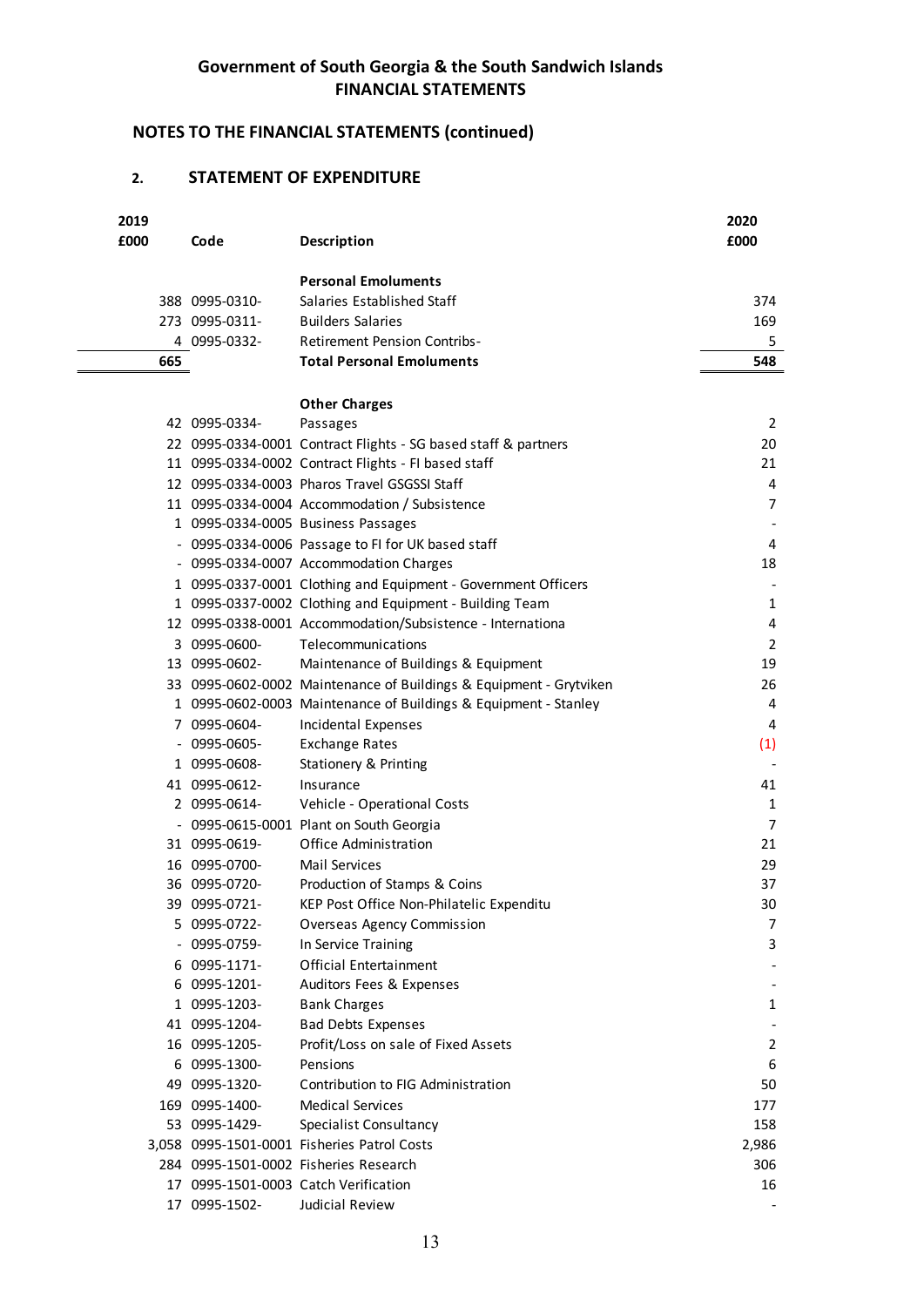# NOTES TO THE FINANCIAL STATEMENTS (continued)

# 2. STATEMENT OF EXPENDITURE (continued)

|              |       |                                 | Government of South Georgia & the South Sandwich Islands<br><b>FINANCIAL STATEMENTS</b> |                               |
|--------------|-------|---------------------------------|-----------------------------------------------------------------------------------------|-------------------------------|
|              |       |                                 | O THE FINANCIAL STATEMENTS (continued)                                                  |                               |
|              |       |                                 | <b>STATEMENT OF EXPENDITURE (continued)</b>                                             |                               |
| 2019<br>£000 |       | Code                            | Description                                                                             | 2020<br>£000                  |
|              |       |                                 | <b>Other Charges (Continued)</b>                                                        |                               |
|              |       |                                 | 240 0995-1503-0001 Toothfish Observer Fees                                              | 191                           |
|              |       |                                 | 7 0995-1503-0002 Icefish Observer Fees                                                  |                               |
|              |       |                                 | 20 0995-1503-0003 Krill Observer Fees                                                   |                               |
|              |       | 27 0995-1505-                   | Website development                                                                     | 54                            |
|              |       | $(11)$ 0995-1600-               | <b>Stock Consumption</b>                                                                | (1)                           |
|              |       | $(1)$ 0995-1601-                | Provision Obs Stock                                                                     | 4                             |
|              |       | $-0995-1702-$                   | Ancillary Equipment                                                                     | 3                             |
|              |       | 261 0995-1708-<br>77 0995-1903- | <b>Depreciation Expense</b><br>Museum Trust                                             | 315<br>18                     |
|              |       | 1 0995-1908-                    | Flags for Commissioner                                                                  |                               |
|              |       | $-0995 - 1951 -$                | Domestic Equipment                                                                      | 2                             |
|              |       | 172 0995-1964-                  | Groundfish Survey                                                                       | $\overline{\phantom{a}}$      |
|              |       |                                 | 42 0995-1966-0002 Environmental - Bio-Security                                          | 1                             |
|              |       |                                 | 25 0995-1966-0003 Environmental - ACAP                                                  | 15                            |
|              |       |                                 | 32 0995-1966-0004 Environmental - South Georgia GIS (BAS C                              | 4                             |
|              |       |                                 | 11 0995-1966-0005 Environmental - Data Management                                       | 34                            |
|              |       |                                 | 1 0995-1966-0007 Invasive Plant Management                                              | 55                            |
|              |       |                                 | 8 0995-1966-0009 Environmental - Baseline Data                                          |                               |
|              |       | 500 0995-1968-                  | <b>KEP Project</b>                                                                      | 500                           |
|              |       |                                 | - 0995-1973-0001 Heritage Improvements - Mainstore                                      | 1                             |
|              |       |                                 | 6 0995-1973-0003 Improvements Heritage Assets - Mainstore                               |                               |
|              |       |                                 | 1 0995-1975-0001 Expedition Consultancy                                                 | $\overline{2}$                |
|              |       |                                 | - 0995-1975-0002 Tourism Expenditure                                                    | $\mathbf{1}$                  |
|              |       | 23 0995-1976-                   | MSC Consultancy                                                                         | 6                             |
|              |       | 11 0995-1977-                   | Maintenance of Cemetries                                                                | 2                             |
|              |       | 2 0995-1981-<br>30 0995-1982-   | Funding - Phd Student<br><b>Research Grants</b>                                         | 9<br>$\overline{\phantom{a}}$ |
|              |       | 63 0995-1983-                   | Heritage Work                                                                           | 33                            |
|              |       | 1 0995-1985-                    | Stanley Biosecurity / Storage-                                                          |                               |
|              |       |                                 | 247 0995-1985-0001 Bio-security - Detector Dog Programme                                | 112                           |
|              |       |                                 | - 0995-1985-0002 Pre-border Biosecurity                                                 | 2                             |
|              |       |                                 | - 0995-1985-0003 Post-border Biosecurity                                                | $\mathbf{1}$                  |
|              |       | 1 0995-1986-                    | Miscellaneous and Project Support                                                       | 3                             |
|              |       | $-0995-1987-$                   | Outreach, Collaboration & Knowledge Sharing                                             | 2                             |
|              |       | 10 0995-1990-                   | Satelite Monitoring Surveys                                                             | 14                            |
|              | 5,871 |                                 |                                                                                         | 5,396                         |
|              | 6,536 |                                 | <b>Total Expenditure</b>                                                                | 5,944                         |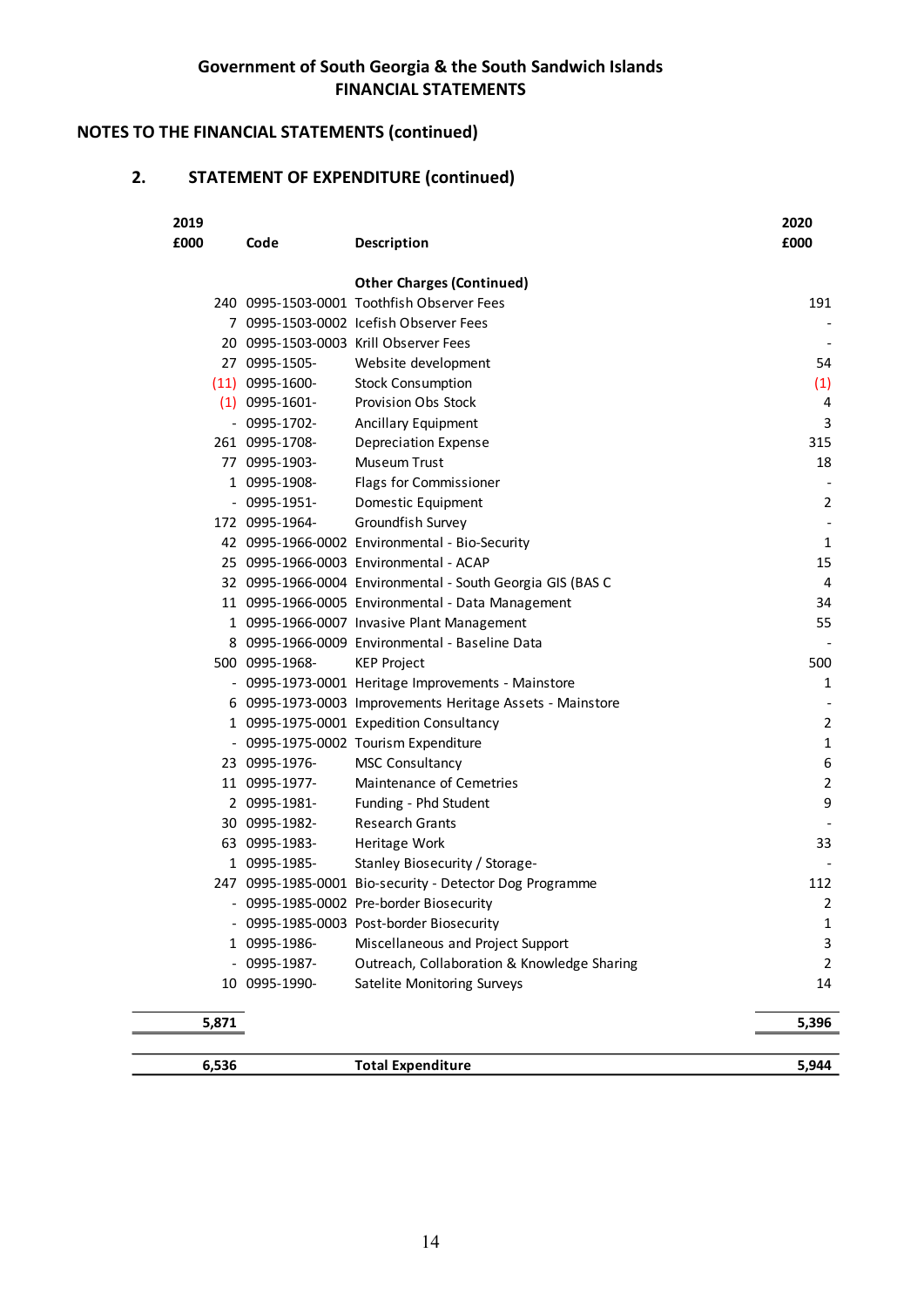# NOTES TO THE FINANCIAL STATEMENTS (continued)

### 3. STATEMENT OF REVENUE

|              | Government of South Georgia & the South Sandwich Islands<br><b>FINANCIAL STATEMENTS</b> |                                                      |                          |  |
|--------------|-----------------------------------------------------------------------------------------|------------------------------------------------------|--------------------------|--|
|              |                                                                                         | <b>NOTES TO THE FINANCIAL STATEMENTS (continued)</b> |                          |  |
| 3.           | <b>STATEMENT OF REVENUE</b>                                                             |                                                      |                          |  |
| 2019<br>£000 | Code                                                                                    | <b>Description</b>                                   | 2020<br>£000             |  |
|              | 1,632 0995-0001-                                                                        | Landing Charges                                      | 925                      |  |
|              | 84 0995-0020-                                                                           | Sale of Stamps                                       | 73                       |  |
| 71           | 0995-0021-                                                                              | KEP Post Office Non-Philatelic Revenue               | 56                       |  |
|              | 142 0995-0061-                                                                          | Customs Services/Harbour Dues                        | 191                      |  |
|              |                                                                                         | 5,565 0995-0070-0001 Fishing Licences - Toothfish    | 5,136                    |  |
|              |                                                                                         | 251 0995-0070-0002 Fishing Licences - Icefish        |                          |  |
| 715          |                                                                                         | 0995-0070-0003 Fishing Licences - Krill              | 2,307                    |  |
| 53           |                                                                                         | 0995-0070-0004 Environmental - South Georgia         | 25                       |  |
|              | 28 0995-0071-                                                                           | <b>Transhipment Fees</b>                             | 88                       |  |
|              | 59 0995-0079-                                                                           | Miscellaneous Revenue                                | 3                        |  |
|              | $-0995 - 0120 -$                                                                        | <b>Expedition Applications</b>                       | $\overline{2}$           |  |
|              |                                                                                         | 2 0995-0120-0003 Restricted Activity Permit          | $\overline{\phantom{a}}$ |  |
|              | 2 0995-0153-                                                                            | Seignorage on coins                                  | 16                       |  |
|              | 36 0995-0185-                                                                           | Income Tax                                           | 46                       |  |
|              | 83 0995-0204-                                                                           | Investment Income                                    | 145                      |  |
| 100          | 0995-0261-0005                                                                          | Funding to support ground truthing Blue              |                          |  |
|              | 20 0995-0273-                                                                           | Heritage Fund Revenue                                |                          |  |
|              | 26 0995-0281-                                                                           | <b>Accommodation Fees-</b>                           | 12                       |  |
|              | 2 0995-0282-                                                                            | <b>Church Donations</b>                              | $\mathbf{1}$             |  |
|              | $-0995 - 0335 -$                                                                        | Funding from external partners                       | 100                      |  |
|              |                                                                                         |                                                      |                          |  |
| 8,871        |                                                                                         | <b>TOTAL REVENUE</b>                                 | 9,126                    |  |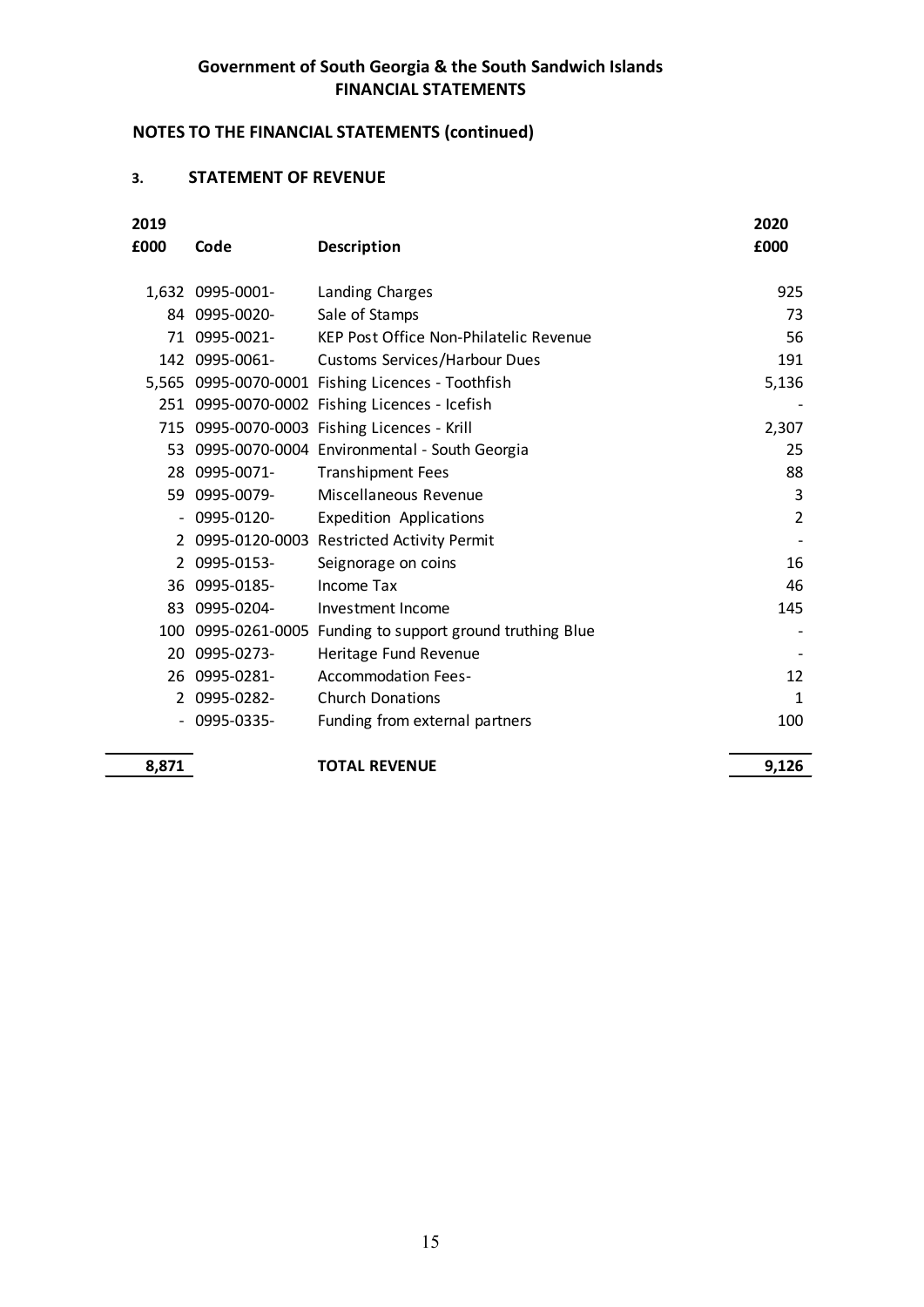# Government of South Georgia & the South Sandwich Islands FINANCIAL STATEMENTS For the year ended 31st December 2020

#### 4. TANGIBLE FIXED ASSETS

|                             |                         |                          |                          | <b>FINANCIAL STATEMENTS</b> | Government of South Georgia & the South Sandwich Islands<br>For the year ended 31 <sup>st</sup> December 2020 |                        |                                   |                                            |              |
|-----------------------------|-------------------------|--------------------------|--------------------------|-----------------------------|---------------------------------------------------------------------------------------------------------------|------------------------|-----------------------------------|--------------------------------------------|--------------|
| 4. TANGIBLE FIXED ASSETS    |                         |                          |                          |                             |                                                                                                               |                        |                                   |                                            |              |
|                             | <b>Buildings</b><br>002 | Infrastructure<br>003    | <b>Furniture</b><br>004  | Equipment<br>005            | Plant &<br><b>Machinery</b><br>006                                                                            | <b>Vehicles</b><br>008 | Air and<br><b>Seacraft</b><br>009 | <b>Assets Under</b><br>Construction<br>010 | <b>Total</b> |
|                             | £000                    | £000                     | £000                     | £000                        | £000                                                                                                          | £000                   | £000                              | £000                                       | £000         |
| Cost or valuation           |                         |                          |                          |                             |                                                                                                               |                        |                                   |                                            |              |
| Capitalised in 2019 as bfwd | 8,321                   | 3,150                    | 177                      | 370                         | 438                                                                                                           | 22                     | 482                               | 62                                         | 13,022       |
| Additions                   | 8                       | 10,950                   | $\overline{\phantom{a}}$ | $\overline{4}$              | 11                                                                                                            | $\sim$                 | 9                                 | 139                                        | 11,121       |
| Disposals                   |                         |                          | $\overline{\phantom{0}}$ |                             | $\overline{\phantom{0}}$                                                                                      | (5)                    | $\overline{\phantom{0}}$          | $\overline{\phantom{a}}$                   | (5)          |
| Transfers between           |                         | $\overline{\phantom{a}}$ |                          | $\overline{2}$              | $\overline{\phantom{a}}$                                                                                      | $\sim$                 |                                   | (2)                                        |              |
| At 31 December 2020         | 8,329                   | 14,100                   | 177                      | 376                         | 449                                                                                                           | 17                     | 491                               | 199                                        | 24,138       |
| Depreciation                |                         |                          |                          |                             |                                                                                                               |                        |                                   |                                            |              |
| Capitalised in 2019 as bfwd | 1,343                   | 738                      | 90                       | 347                         | 358                                                                                                           | 12                     | 352                               | $\overline{\phantom{a}}$                   | 3,240        |
| Charged in year             | 116                     | 115                      | 18                       | 10                          | 28                                                                                                            | $\overline{3}$         | 25                                | $\overline{\phantom{a}}$                   | 315          |
| Disposals                   |                         | $\sim$                   | $\overline{\phantom{a}}$ | $\overline{\phantom{a}}$    | $\overline{\phantom{0}}$                                                                                      | (3)                    | $\overline{\phantom{0}}$          | $\sim$                                     | (3)          |
| At 31 December 2020         | 1,459                   | 853                      | 108                      | 357                         | 386                                                                                                           | 12                     | 377                               | $\sim$                                     | 3,552        |
| Net Book value at 31 Dec    |                         |                          |                          |                             |                                                                                                               |                        |                                   |                                            |              |
| 2020                        | 6,870                   | 13,247                   | 69                       | 19                          | 63                                                                                                            | 5                      | 114                               | 199                                        | 20,586       |
| Net Book value as bfwd      |                         |                          |                          |                             |                                                                                                               |                        |                                   |                                            |              |
|                             | 6,978                   | 2,412                    | 88                       | 24                          | 79                                                                                                            | -9                     | 130                               | 62                                         | 9,782        |
|                             |                         |                          |                          |                             |                                                                                                               |                        |                                   |                                            |              |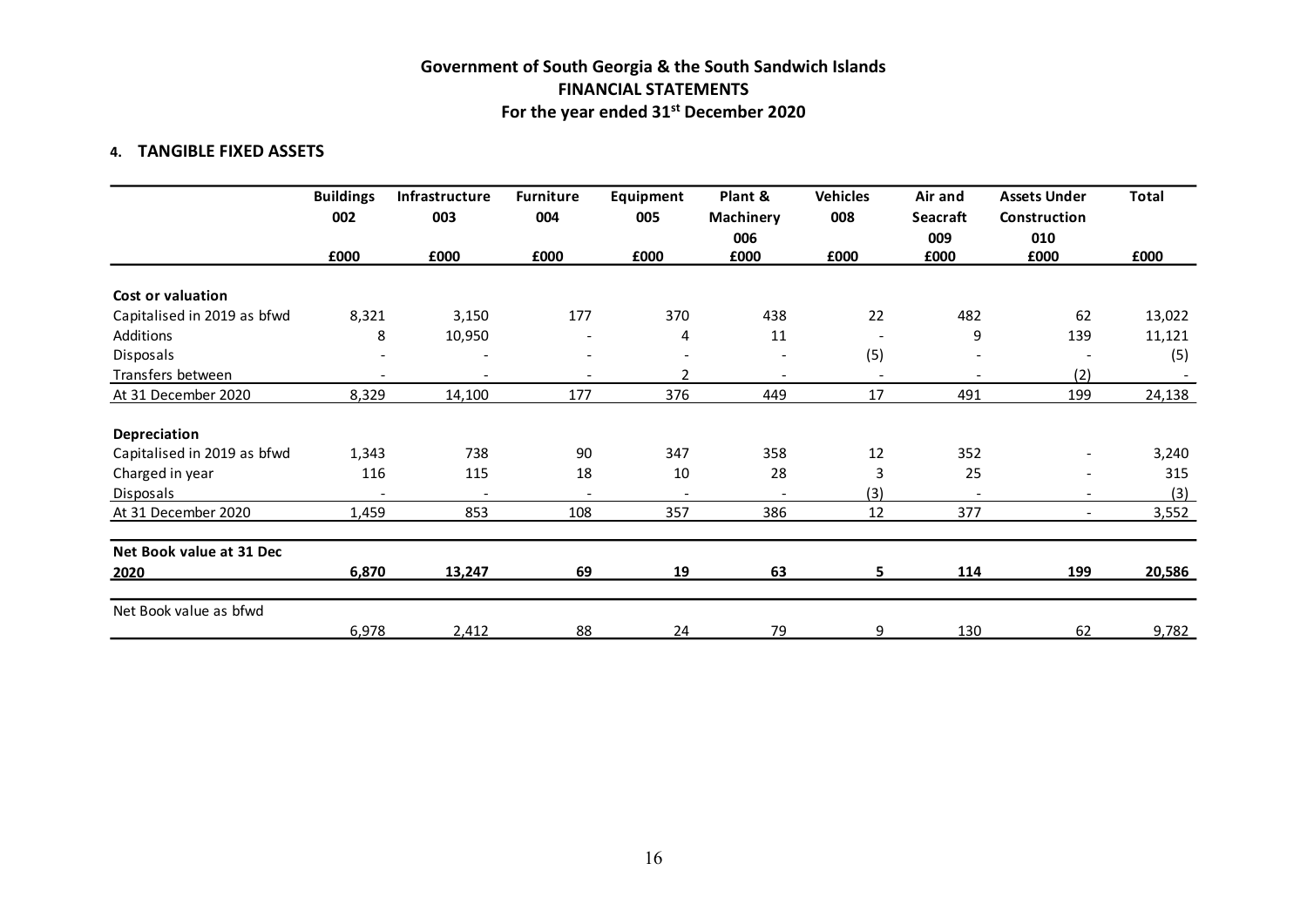## NOTES TO THE FINANCIAL STATEMENTS (continued)

### 5. ANALYSIS OF STOCK

| 2019                          | 2020 |
|-------------------------------|------|
| £000                          | £000 |
| 75 Philatelic Stock           | 87   |
| 63 Non Philatelic Stock       | 51   |
| 27 Emergency Stores           | 28   |
| (16) Provision Obsolete Stock | (20) |
| 149                           | 146  |

#### 6. ANALYSIS OF DEBTORS

| 2019                                     | 2020  |
|------------------------------------------|-------|
| £000                                     | £000  |
| <b>AMOUNTS FALLING DUE WITHIN 1 YEAR</b> |       |
| 323 Accrued Income                       | 181   |
| 5,238 Prepayments                        | 243   |
| 165 Trade Debtors                        | 39    |
| 27 Credit Card Control                   |       |
| 49 Remittances Falkland Islands          | 94    |
| 5.802                                    | 557   |
| 7.<br><b>SHORT TERM INVESTMENTS</b>      |       |
| 2019                                     | 2020  |
| £000                                     | £000  |
| 1,027 SCB Fixed Deposit                  |       |
| 10,118 SCB Jersey Deposits               | 7,101 |
|                                          |       |

#### 7. SHORT TERM INVESTMENTS

| 2019                       | 2020                     |
|----------------------------|--------------------------|
| £000                       | £000                     |
|                            |                          |
| 1,027 SCB Fixed Deposit    | $\overline{\phantom{a}}$ |
| 10,118 SCB Jersey Deposits | 7,101                    |
|                            |                          |
| 11,145                     | 7,101                    |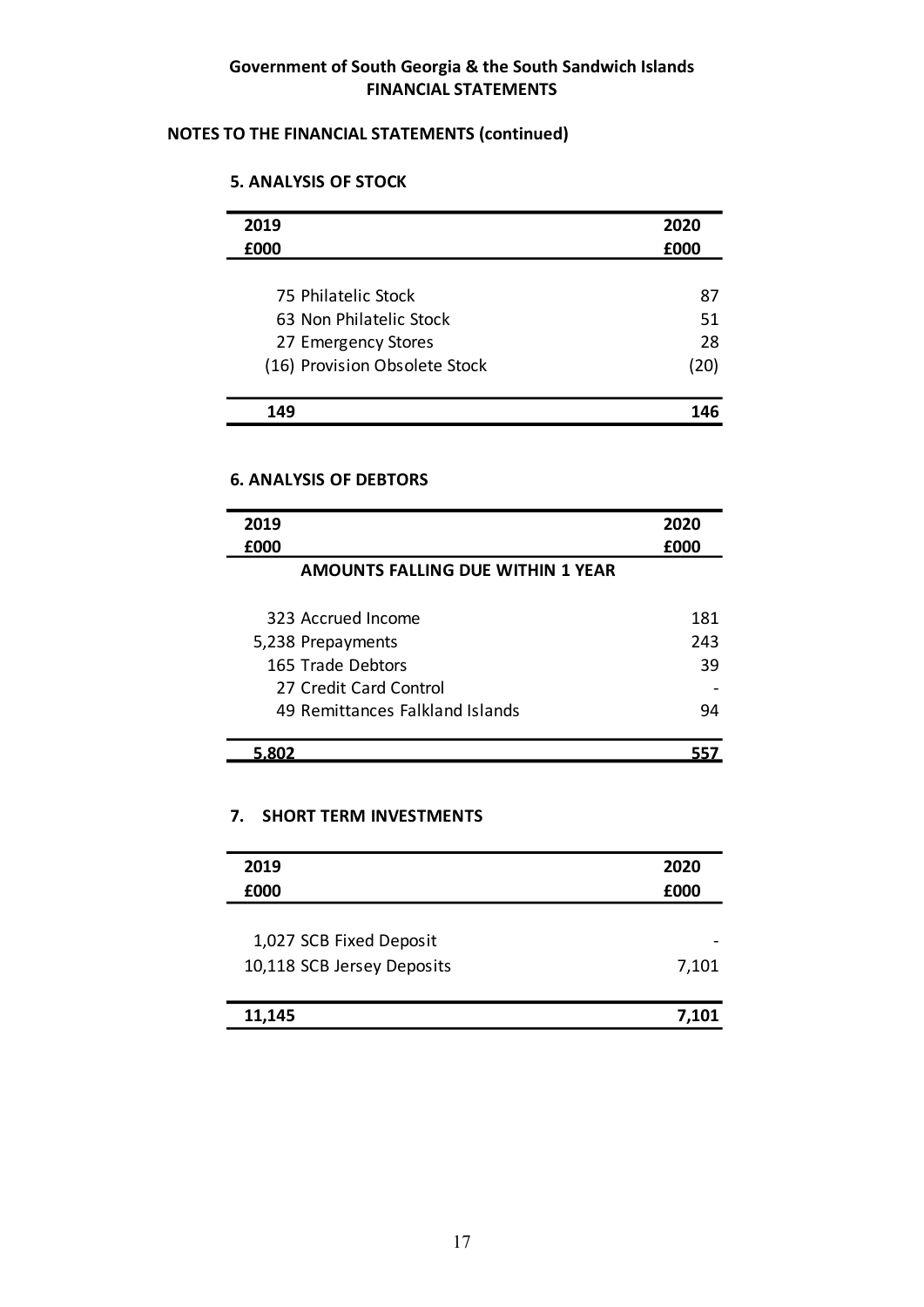# NOTES TO THE FINANCIAL STATEMENTS (continued)

#### 8. CASH IN HAND, AT BANKS AND IN TRANSIT

| 2019                             |                                                  | 2020           |
|----------------------------------|--------------------------------------------------|----------------|
| £000                             |                                                  | £000           |
| Cash in Hand -                   |                                                  |                |
|                                  | Treasury                                         |                |
| 24                               | Post Office                                      | $\overline{3}$ |
| 24 Cash in Hand                  |                                                  | 3              |
| Cash at Banks -                  |                                                  |                |
| <b>Standard Chartered Bank -</b> |                                                  |                |
| 1,149                            | <b>SCB Short Call</b>                            | 1,081          |
| 7,419                            | <b>SCB Jersey</b>                                | 14,217         |
| $\mathbf 1$                      | <b>SCB Current Account</b>                       | 1              |
| 8,569 Cash at Banks              |                                                  | 15,299         |
| 8,593                            | <b>TOTAL</b>                                     | 15,302         |
| <b>9. ANALYSIS OF CREDITORS</b>  |                                                  |                |
| 2019                             |                                                  | 2020           |
| £000                             |                                                  | £000           |
|                                  | AMOUNTS FALLING DUE WITHIN 1 YEAR                |                |
|                                  | Deposits held on Behalf of Other Administrations |                |
| 2,757 Income Received in Advance |                                                  |                |
|                                  |                                                  |                |

#### 9. ANALYSIS OF CREDITORS

| 1,149       |                                   | <b>SCB Short Call</b>                            | 1,081  |
|-------------|-----------------------------------|--------------------------------------------------|--------|
| 7,419       |                                   | <b>SCB Jersey</b>                                | 14,217 |
| $\mathbf 1$ |                                   | <b>SCB Current Account</b>                       | 1      |
|             | 8,569 Cash at Banks               |                                                  | 15,299 |
| 8,593       |                                   | <b>TOTAL</b>                                     | 15,302 |
|             | <b>9. ANALYSIS OF CREDITORS</b>   |                                                  |        |
|             |                                   |                                                  | 2020   |
| 2019        |                                   |                                                  |        |
| £000        |                                   |                                                  | £000   |
|             | AMOUNTS FALLING DUE WITHIN 1 YEAR |                                                  |        |
|             |                                   | Deposits held on Behalf of Other Administrations |        |
|             | 2,757 Income Received in Advance  |                                                  |        |
|             | 747 Accruals                      |                                                  | 3,838  |
|             | 60 Trade Creditors                |                                                  | 61     |
|             | - Credit Card Control             |                                                  | 3      |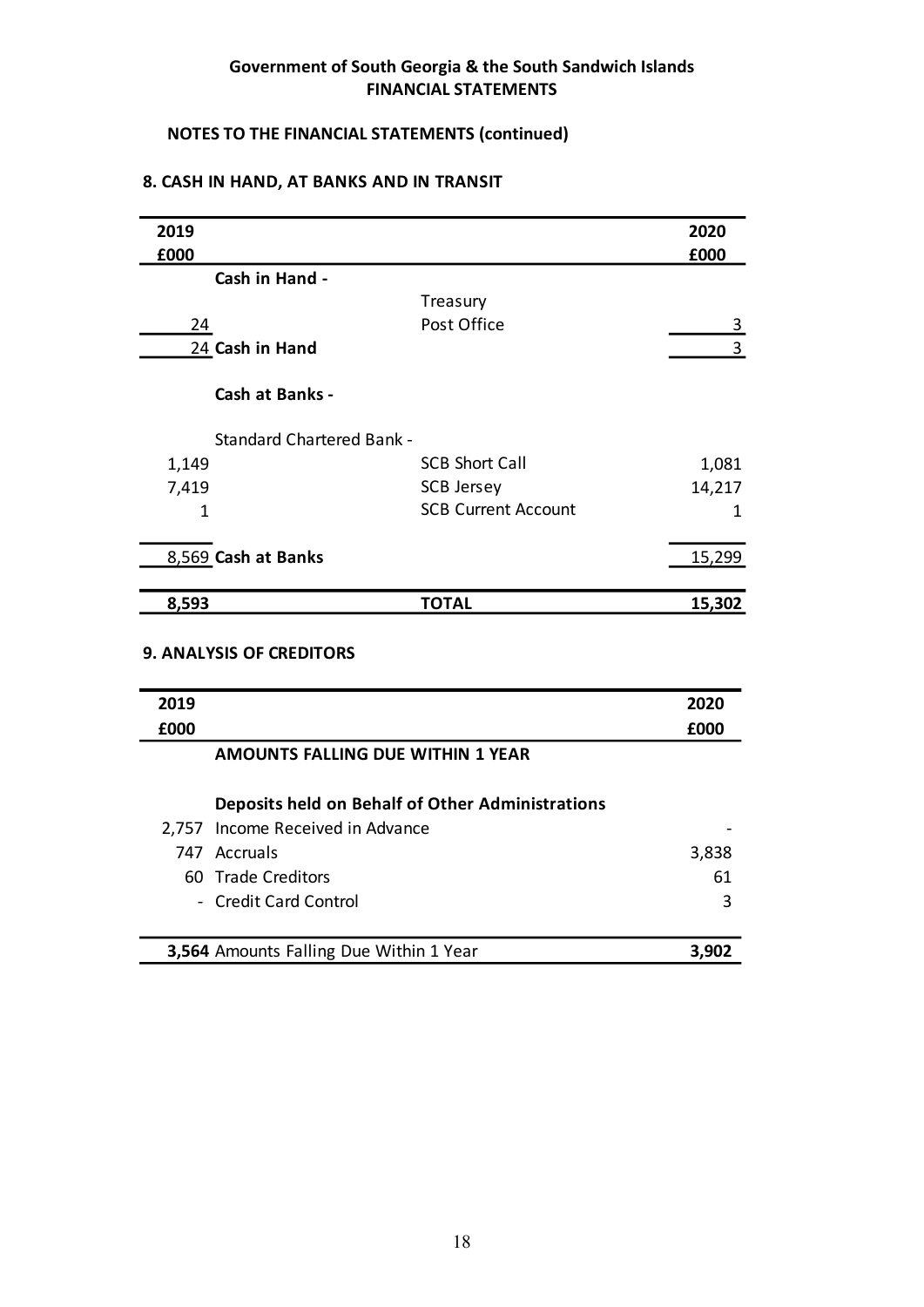# NOTES TO THE FINANCIAL STATEMENTS (continued)

#### 10. GENERAL FUND

| 2019<br>£000 |                                        | <b>Note</b> | 2020<br>£000 |
|--------------|----------------------------------------|-------------|--------------|
| 7,456        | <b>Fixed Asset Revaluation Reserve</b> | 11          | 7,314        |
| 76           | Donated Asset Reserve                  | 12          | 4,742        |
| 14,437       | Consolidated Fund                      | 13          | 17,880       |
| 1,127        | Capital Fund                           | 14          | 1,062        |
| 8,811        | <b>Earmarked Reserves</b>              | 15          | 8,792        |
| 31,907       |                                        |             | 39,790       |

#### 11. FIXED ASSET REVALUATION RESERVE

| 2019  |                                                           | 2020  |
|-------|-----------------------------------------------------------|-------|
| £000  |                                                           | £000  |
| 7,593 | Opening brought forward                                   | 7,456 |
|       | Assets added from prior years (not previously recognised) | (5)   |
| (137) | Realised element of Fixed Asset Revaluation Reserve       | (137) |
| 7.456 |                                                           | 7.314 |

#### 12. DONATION ASSET RESERVE

| 2019 |                                                       | 2020  |
|------|-------------------------------------------------------|-------|
| £000 |                                                       | £000  |
| 83   | Opening brought forward                               | 76    |
|      | Assets additions                                      | 4,700 |
| (7)  | Realised element of Donated Asset Revaluation Reserve | (34)  |
| 76   |                                                       | 4.742 |

### 13. CONSOLIDATED FUND

| 2019  |                                                   |       | 2020   |
|-------|---------------------------------------------------|-------|--------|
| £000  | £000                                              | £000  | £000   |
|       |                                                   |       |        |
|       | <b>Cash and Operating Cost Statement Resource</b> |       |        |
|       | 10,055 Balance 1 Jan, brought forward             |       | 12,390 |
|       | 2,335 Surplus/(Deficit) for the year              |       | 3,182  |
|       | 12,390 Balance 31 December, carried forward       |       | 15,572 |
|       | <b>Other Realisations and Transfers</b>           |       |        |
|       | (Balance Sheet Resource Accounting Adjustments)   |       |        |
| 1,848 | Balance 1 Jan, brought forward                    | 2,047 |        |
| 1     | Transfer to/from earmarked reserves               | 19    |        |
| 53    | Utilisation of Capital Grant                      | 89    |        |
| 145   | Realised element of fixed asset & donated asset   | 153   |        |
|       | 2,047 Balance 31 December, carried forward        |       | 2,308  |
|       | 14,437                                            |       | 17,880 |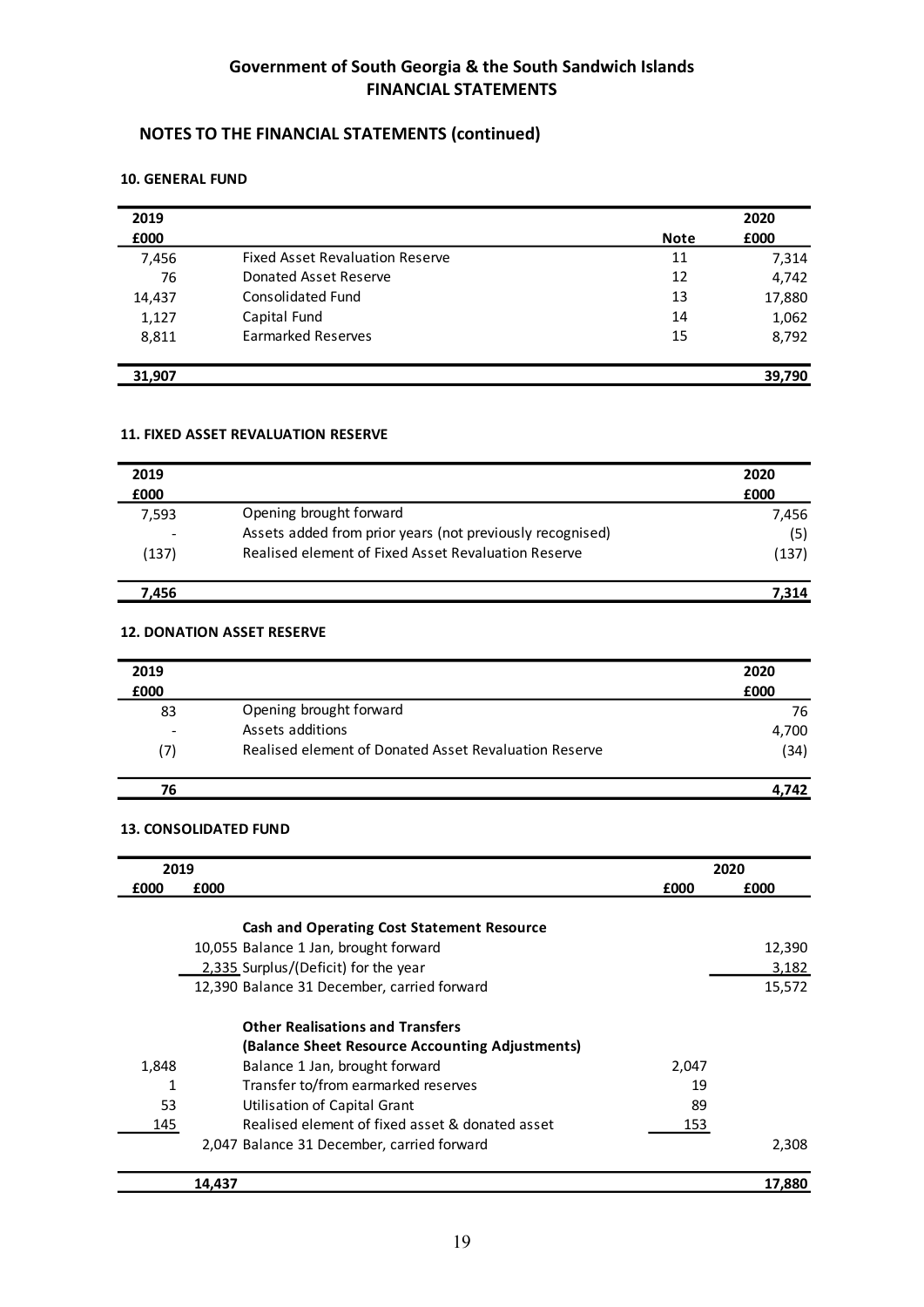# NOTES TO THE FINANCIAL STATEMENTS (continued)

#### 14. CAPITAL GRANT RESERVE

|       | Government of South Georgia & the South Sandwich Islands<br><b>FINANCIAL STATEMENTS</b> |       |
|-------|-----------------------------------------------------------------------------------------|-------|
|       |                                                                                         |       |
|       | <b>NOTES TO THE FINANCIAL STATEMENTS (continued)</b>                                    |       |
|       | <b>14. CAPITAL GRANT RESERVE</b>                                                        |       |
| 2019  |                                                                                         | 2020  |
| £000  |                                                                                         | £000  |
| 1,180 | Opening brought forward                                                                 | 1,127 |
| (53)  | Capital Grant Utilised in Year                                                          | (65)  |
| 1,127 |                                                                                         | 1,062 |

#### 15. EARMARKED RESERVES

|       | Government of South Georgia & the South Sandwich Islands<br><b>FINANCIAL STATEMENTS</b> |       |
|-------|-----------------------------------------------------------------------------------------|-------|
|       | <b>NOTES TO THE FINANCIAL STATEMENTS (continued)</b>                                    |       |
|       | <b>14. CAPITAL GRANT RESERVE</b>                                                        |       |
| 2019  |                                                                                         | 2020  |
| £000  |                                                                                         | £000  |
| 1,180 | Opening brought forward                                                                 | 1,127 |
| (53)  | Capital Grant Utilised in Year                                                          | (65)  |
| 1,127 |                                                                                         | 1,062 |
|       | <b>15. EARMARKED RESERVES</b>                                                           |       |
| 2019  |                                                                                         | 2020  |
| £000  |                                                                                         | £000  |
| 4,150 | FCO Revenue Grant Reserve                                                               | 4,150 |
| 602   | King Edward Point Reserve                                                               | 603   |
| 59    | Heritage Fund Reserve                                                                   | 59    |
| 4,000 | <b>KEP Wharf Reserve</b>                                                                | 3,980 |
| 8,811 |                                                                                         | 8,792 |

#### 16. POST BALANCE SHEET EVENT

The global COVID-19 pandemic has significantly impacted on global tourism, expeditions and fisheries, which will negatively impact future income from these sources. Though the extent of disruption is expected to be temporary, the full ongoing extent of the financial impact and other possible impacting matters are unknown at this time.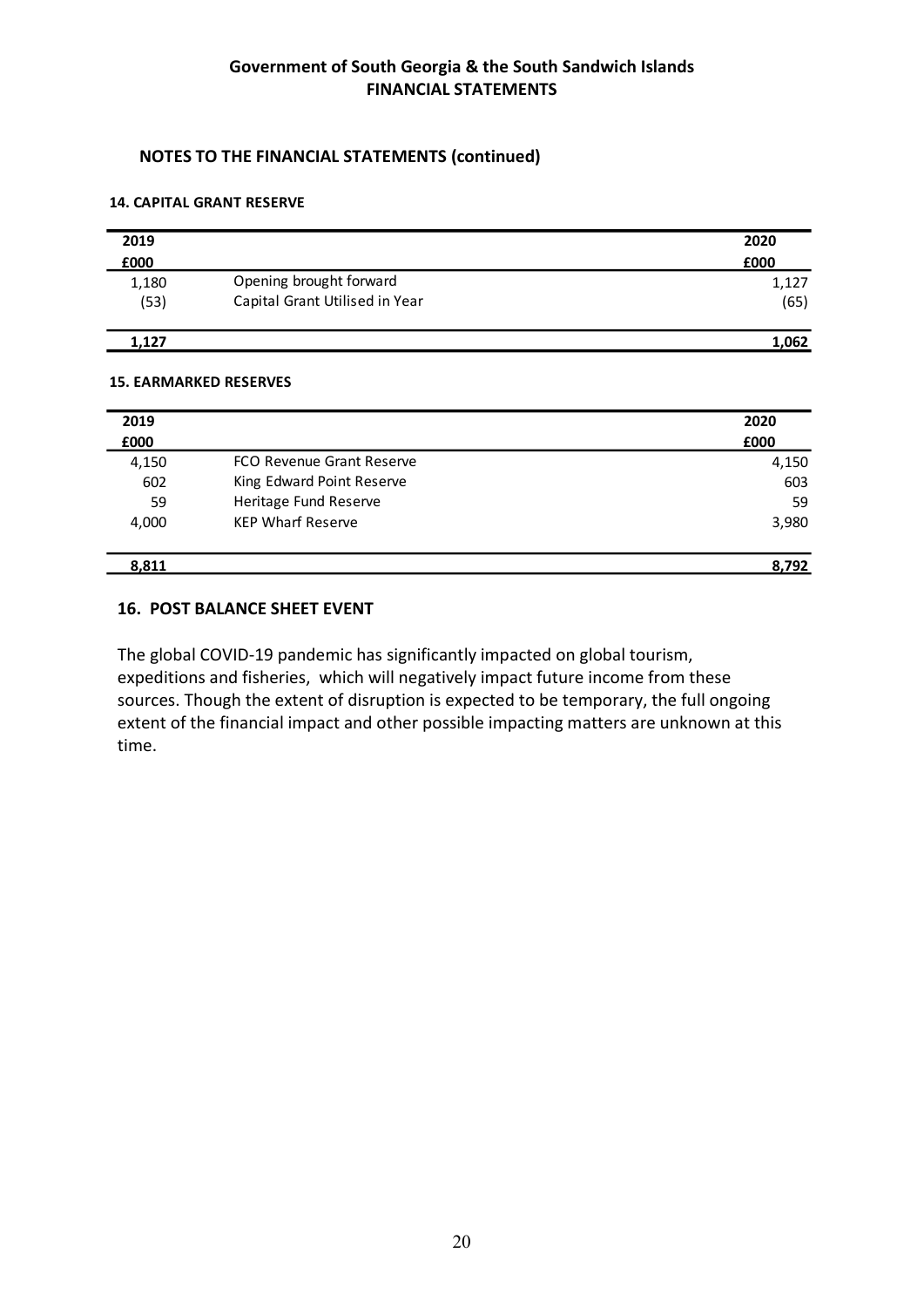

Government of South Georgia & the South Sandwich Islands

AUDIT REPORT

for the year ended

31st DECEMBER 2020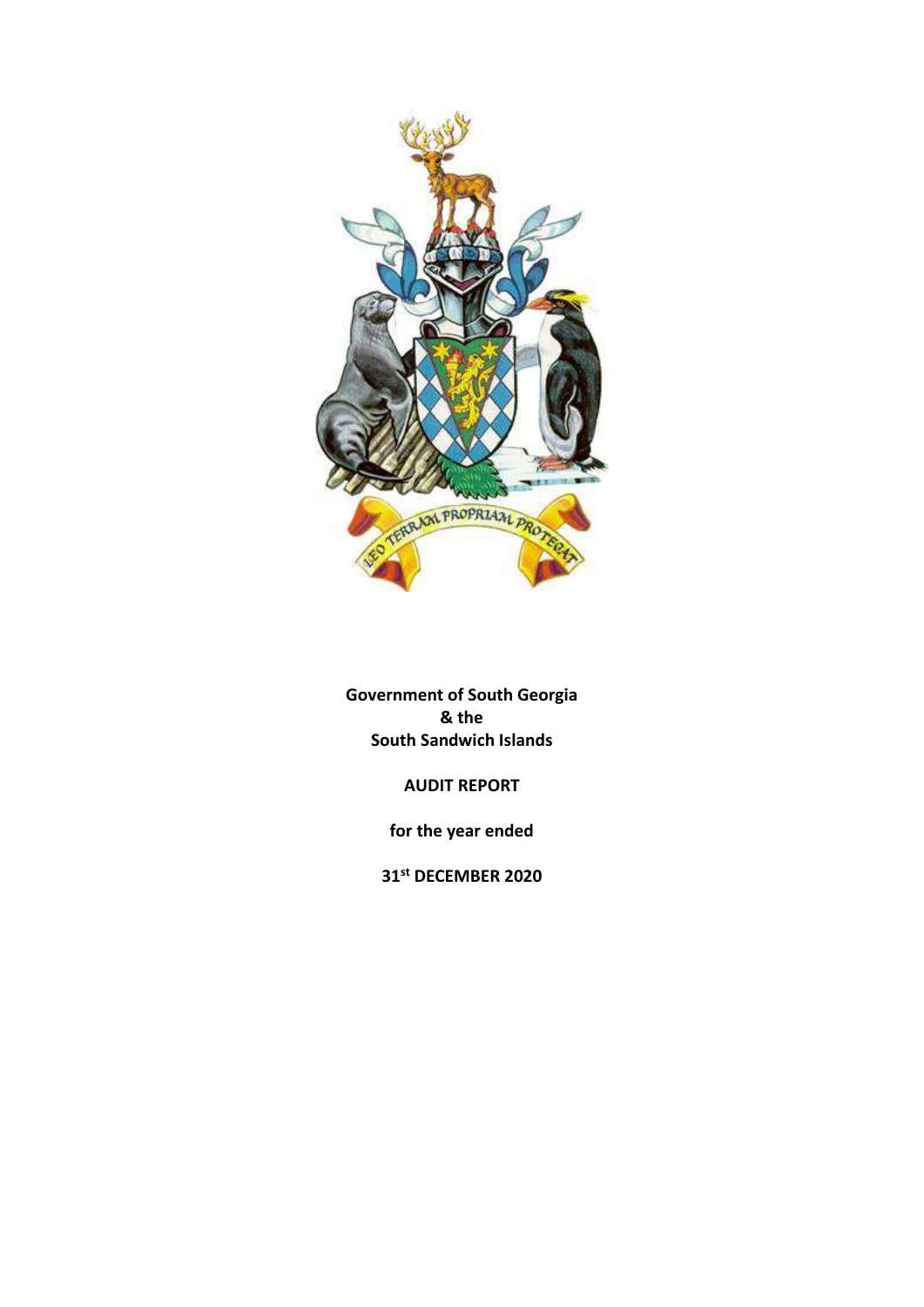# INDEPENDENT AUDITORS' REPORT TO THE GOVERNMENT OF SOUTH GEORGIA & THE SOUTH SANDWICH ISLANDS YEAR ENDED 31 DECEMBER 2020

# Opinion

We have audited the financial statements of The Government of South Georgia & the South Sandwich Islands for the year ended 31 December 2020 which comprise the operating cost statement, the balance sheet and the related notes. The financial statements generally follow UK generally accepted accounting practice (UK GAAP) to the extent it is meaningful and appropriate to the Government of South Georgia and South Sandwich Islands.

In our opinion, the financial statements:

- give a true and fair view of the state of the Government of South Georgia & the South Sandwich Islands' affairs as at 31 December 2020 and of its surplus for the year then ended;
- have been properly prepared in accordance with the Colonial Regulations subject to the change to the accruals basis

#### Basis for opinion

We conducted our audit in accordance with International Standards on Auditing (UK) (ISAs (UK)) and applicable law. Our responsibilities under those standards are further described in the Auditor's responsibilities for the audit of the financial statements section of our report. We are independent of the Government of South Georgia & the South Sandwich Islands in accordance with the ethical requirements that are relevant to our audit of the financial statements in the UK, including the FRC's Ethical Standard, and we have fulfilled our other ethical responsibilities in accordance with these requirements. We believe that the audit evidence we have obtained is sufficient and appropriate to provide a basis for our opinion.

## Conclusions relating to going concern

We have nothing to report in respect of the following matters in relation to which the ISAs (UK) require us to report to you where:

- the use of the going concern basis of accounting in the preparation of the financial statements is not appropriate; or
- those charged with governance have not disclosed in the financial statements any identified material uncertainties that may cast significant doubt about the Government of South Georgia & the South Sandwich islands' ability to continue to adopt the going concern basis of accounting for a period of at least twelve months from the date when the financial statements are authorised for issue.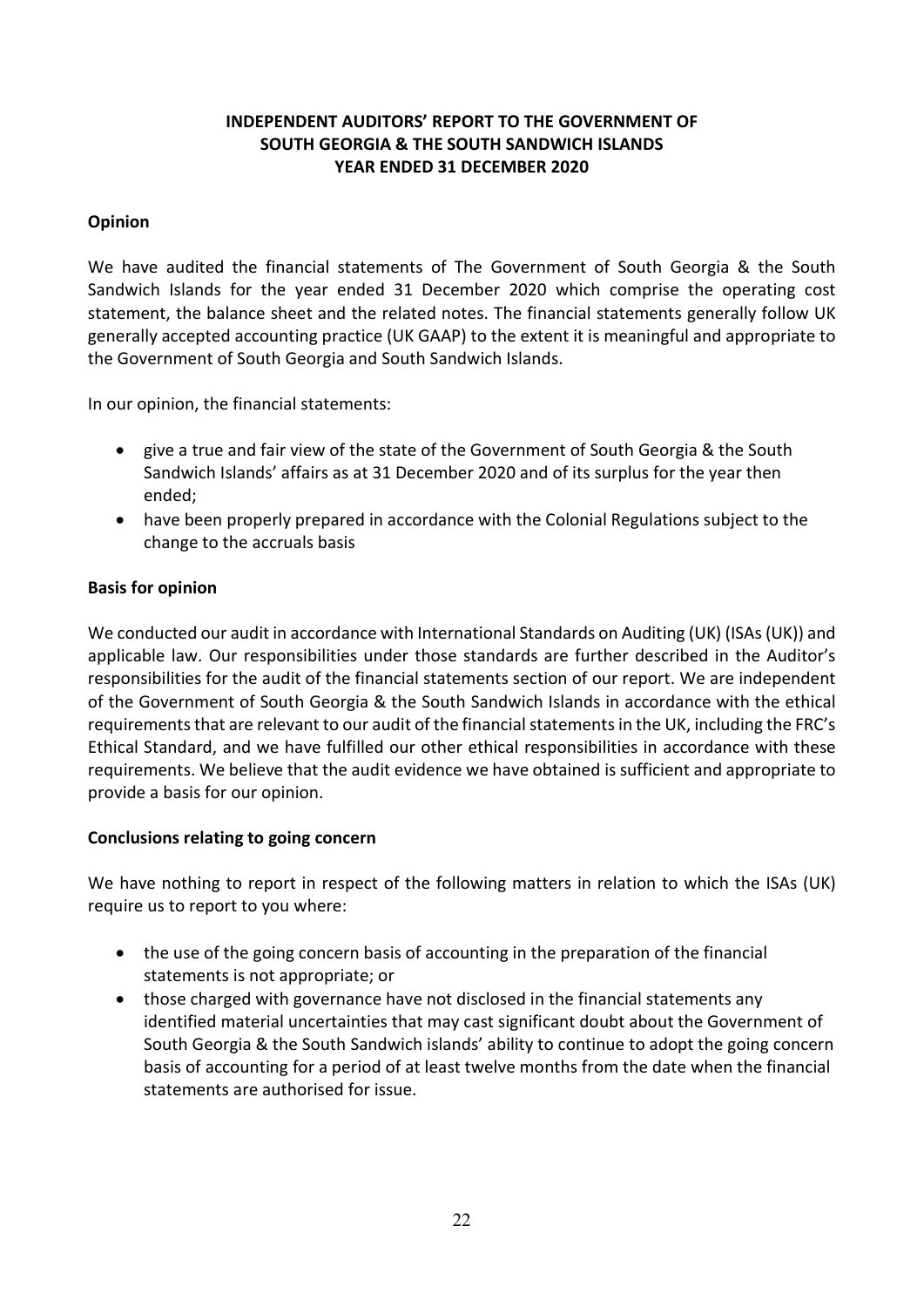#### Other information

Those charged with governance are responsible for the other information. The other information comprises the information included in the introduction, other than the financial statements and our auditor's report thereon. Our opinion on the financial statements does not cover the other information and, except to the extent otherwise explicitly stated in our report, we do not express any form of assurance conclusion thereon.

In connection with our audit of the financial statements, our responsibility is to read the other information and, in doing so, consider whether the other information is materially inconsistent with the financial statements or our knowledge obtained in the audit or otherwise appears to be materially misstated. If we identify such material inconsistencies or apparent material misstatements, we are required to determine whether there is a material misstatement in the financial statements or a material misstatement of the other information. If, based on the work we have performed, we conclude that there is a material misstatement of this other information, we are required to report that fact.

We have nothing to report in this regard.

#### Matters on which we are required to report by exception

In light of the knowledge and understanding of the Government of South Georgia & the South Sandwich Islands and its environment obtained in the course of the audit, we have not identified material misstatements in the other information.

#### Responsibilities of Financial Secretary

As explained more fully in the Statement of Financial Secretary's responsibilities set out on page 3, the Financial Secretary is responsible for the preparation of the financial statements and for ensuring that all monies received and paid by Government are brought promptly and properly to account, reporting to the Commissioner in writing any apparent defect in departmental controls of revenue, expenditure, cash, stamps, stores and other property of the Government and any breach or non-observance of Colonial Regulation. The financial secretary is also responsible for ensuring that adequate provisions exist for the safe custody of public monies, stamps, securities and other documents for which they are accountable.

In preparing the financial statements, the Financial Secretary is responsible for assessing the Government of South Georgia & the South Sandwich Islands' ability to continue as a going concern, disclosing, as applicable, matters related to going concern and using the going concern basis of accounting unless the Financial Secretary either intends to cease operations, or has no realistic alternative but to do so.

#### Auditor's responsibilities for the audit of the financial statements

Our objectives are to obtain reasonable assurance about whether the financial statements as a whole are free from material misstatement, whether due to fraud or error, and to issue an auditor's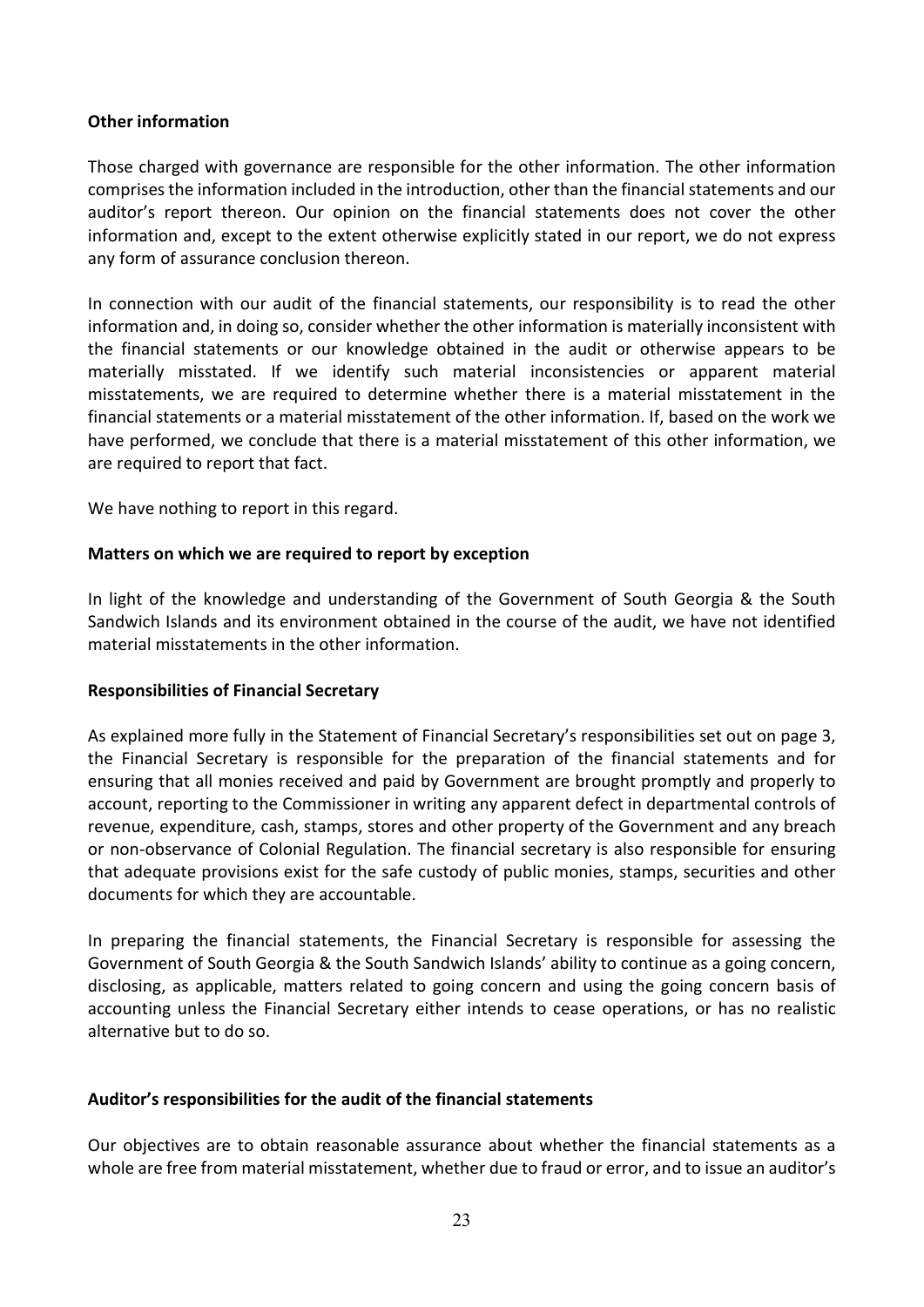report that includes our opinion. Reasonable assurance is a high level of assurance but is not a guarantee that an audit conducted in accordance with ISAs (UK) will always detect a material misstatement when it exists. Misstatements can arise from fraud or error and are considered material if, individually or in the aggregate, they could reasonably be expected to influence the economic decisions of users taken on the basis of the financial statements.

Irregularities, including fraud, are instances of non-compliance with laws and regulations. We design procedures in line with our responsibilities, outlined above, to detect material misstatements in respect of irregularities, including fraud. Based on our understanding of the company and its industry, we identified that the principal risks of non-compliance with laws and regulations related to the tax legislation, pensions legislation, employment regulation and health and safety regulation, anti-bribery, corruption and fraud, money laundering and we considered the extent to which noncompliance might have a material effect on the financial statements. We also considered those laws and regulations that have a direct impact on the preparation of the financial statements, such as the Falkland Islands Tourist Board Ordinance 2014.

We evaluated the directors' and management's incentives and opportunities for fraudulent manipulation of the financial statements (including the risk of override of controls) and determined that the principal risks were related to posting manual journal entries to manipulate financial performance, management bias through judgements and assumptions in significant accounting estimates and significant one-off or unusual transactions.

Our audit procedures were designed to respond to those identified risks, including non-compliance with laws and regulations (irregularities) and fraud that are material to the financial statements. Our audit procedures included but were not limited to:

- Discussing with the directors and management their policies and procedures regarding compliance with laws and regulations;
- Communicating identified laws and regulations throughout our engagement team and remaining alert to any indications of non-compliance throughout our audit; and
- Considering the risk of acts by the company which were contrary to applicable laws and regulations, including fraud.

Our audit procedures in relation to fraud included but were not limited to:

- Making enquiries of the directors and management on whether they had knowledge of any actual, suspected or alleged fraud;
- Gaining an understanding of the internal controls established to mitigate risks related to fraud;
- Discussing amongst the engagement team the risks of fraud; and
- Addressing the risks of fraud through management override of controls by performing journal entry testing.

There are inherent limitations in the audit procedures described above and the primary responsibility for the prevention and detection of irregularities including fraud rests with management. As with any audit, there remained a risk of non-detection of irregularities, as these may involve collusion, forgery, intentional omissions, misrepresentations or the override of internal controls.